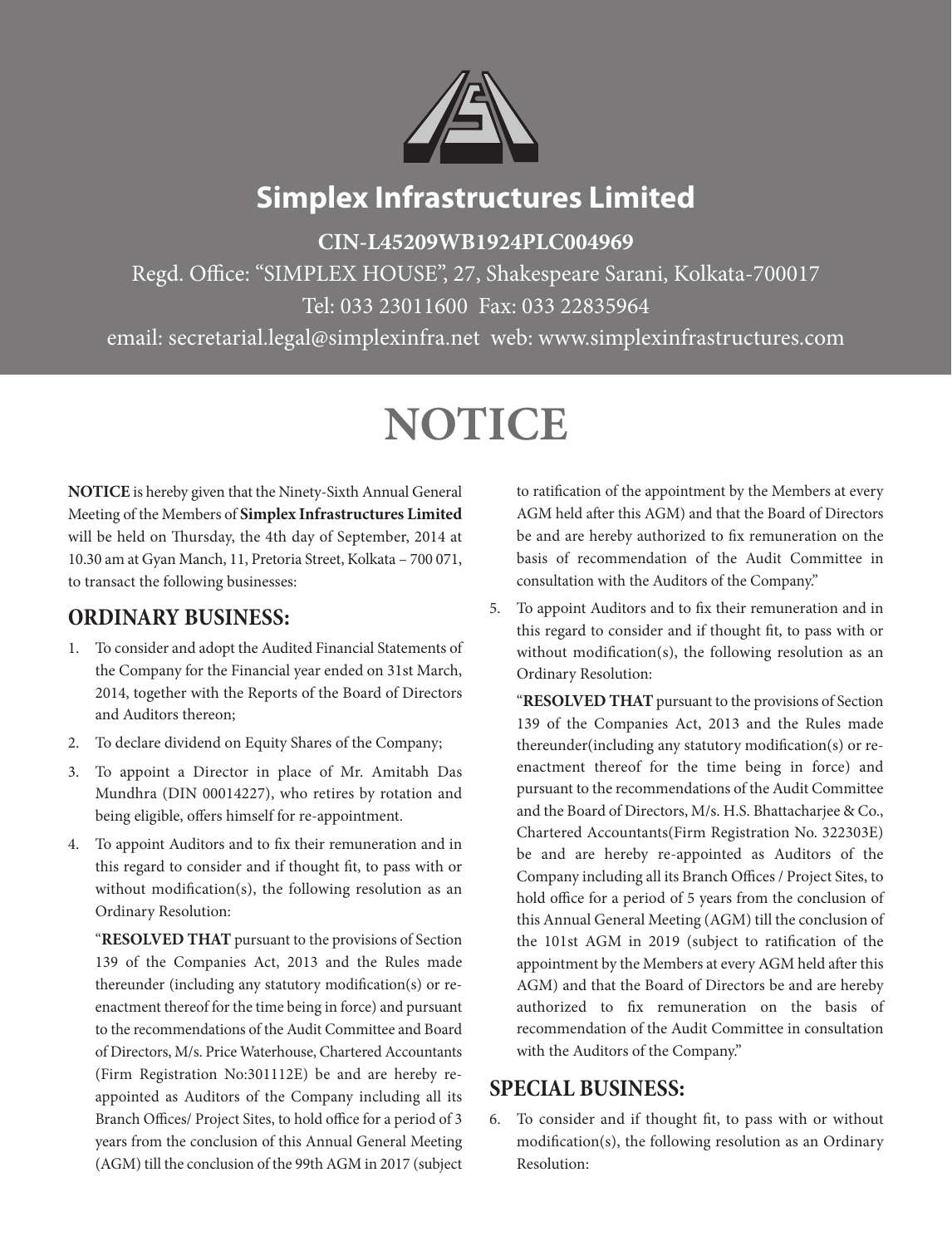### **Notice** (contd..)

"**RESOLVED THAT** pursuant to the provisions of Sections 149, 150 and 152 read with Schedule IV and other applicable provisions, if any, of the Companies Act, 2013 ('the Act') and the Companies (Appointment and Qualification of Directors) Rules, 2014 (including any statutory modification(s) or re-enactment thereof for the time being in force) and Clause 49 of the Listing Agreement, Mr. Nripendra Nath Bhattacharyya (DIN: 00014250), a Non-Executive Director, who has submitted a declaration that he meets the criteria for independence as provided in Section 149(6) of the Act and is eligible for appointment and in respect of whom the Company has received a notice in writing under Section 160 of the Act from a Member proposing his candidature for the Office of Director, be and is hereby appointed as an Independent Director of the Company, not liable to retire by rotation, to hold office for a period of five consecutive years, with effect from the date of this Annual General Meeting upto the expiry of five consecutive years or the date of the 101st Annual General Meeting in 2019, whichever is earlier."

7. To consider and if thought fit, to pass with or without modification(s), the following resolution as an Ordinary Resolution:

"**RESOLVED THAT** pursuant to the provisions of Sections 149, 150 and 152 read with Schedule IV and other applicable provisions, if any, of the Companies Act, 2013 ('the Act') and the Companies (Appointment and Qualification of Directors) Rules, 2014 (including any statutory modification(s) or re-enactment thereof for the time being in force) and Clause 49 of the Listing Agreement, Mr. Bhaskar Sengupta (DIN: 00015102), a Non-Executive Director, who has submitted a declaration that he meets the criteria for independence as provided in Section 149(6) of the Act and is eligible for appointment and in respect of whom the Company has received a notice in writing under Section 160 of the Act from a Member proposing his candidature for the Office of Director, be and is hereby appointed as an Independent Director of the Company, not liable to retire by rotation, to hold office for a period of five consecutive years, with effect from the date of this Annual General Meeting upto the expiry of five consecutive years or the date of the 101st Annual General Meeting in 2019, whichever is earlier."

8. To consider and if thought fit, to pass with or without modification(s), the following resolution as an Ordinary Resolution:

"**RESOLVED THAT** pursuant to the provisions of Sections 149, 150 and 152 read with Schedule IV and other applicable provisions, if any, of the Companies Act, 2013 ('the Act') and the Companies (Appointment and Qualification of Directors) Rules, 2014 (including any statutory modification(s) or re-enactment thereof for the time being in force) and Clause 49 of the Listing Agreement, Dr. Rajagopalan Natarajan (DIN: 00066359), a Non-Executive Director, who has submitted a declaration that he meets the criteria for independence as provided in Section 149(6) of the Act and is eligible for appointment and in respect of whom the Company has received a notice in writing under Section 160 of the Act from a Member proposing his candidature for the Office of Director, be and is hereby appointed as an Independent Director of the Company, not liable to retire by rotation, to hold office for a period of five consecutive years, with effect from the date of this Annual General Meeting upto the expiry of five consecutive years or the date of the 101st Annual General Meeting in 2019, whichever is earlier."

9. To consider and if thought fit, to pass with or without modification(s), the following resolution as an Ordinary Resolution:

"**RESOLVED THAT** pursuant to the provisions of Sections 149, 150 and 152 read with Schedule IV and other applicable provisions, if any, of the Companies Act, 2013 ('the Act') and the Companies (Appointment and Qualification of Directors) Rules, 2014 (including any statutory modification(s) or re-enactment thereof for the time being in force) and Clause 49 of the Listing Agreement, Mr. Sheo Kishan Damani (DIN: 00062780), a Non-Executive Director, who has submitted a declaration that he meets the criteria for independence as provided in Section 149(6) of the Act and is eligible for appointment and in respect of whom the Company has received a notice in writing under Section 160 of the Act from a Member proposing his candidature for the Office of Director, be and is hereby appointed as an Independent Director of the Company, not liable to retire by rotation, to hold office for a period of five consecutive years, with effect from the date of this Annual General Meeting upto the expiry of five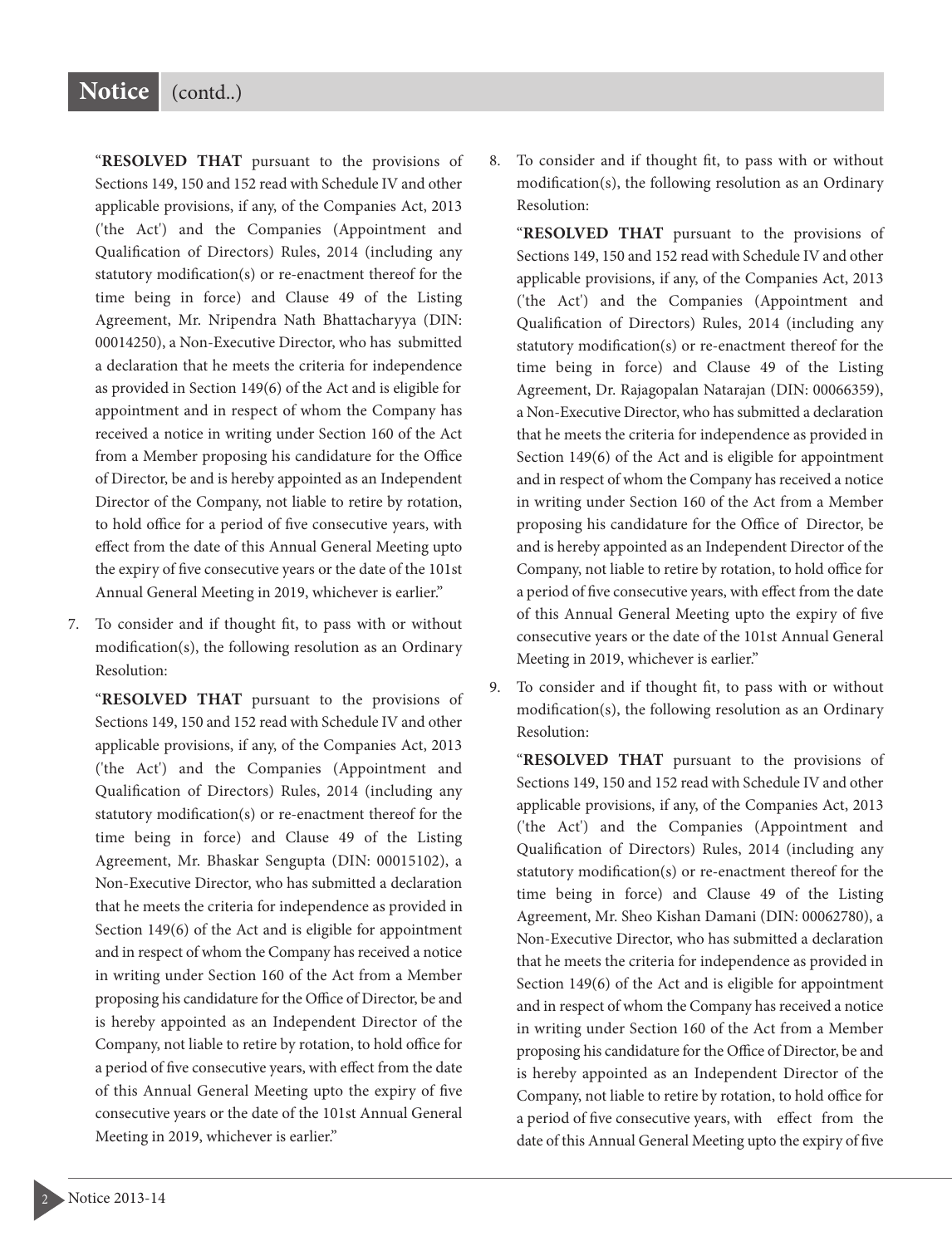consecutive years or the date of the 101st Annual General Meeting in 2019, whichever is earlier."

10. To consider and if thought fit, to pass with or without modification(s), the following resolution as an Ordinary Resolution:

"**RESOLVED THAT** pursuant to the provisions of Sections 149, 150 and 152 read with Schedule IV and other applicable provisions, if any, of the Companies Act, 2013 ('the Act') and the Companies (Appointment and Qualification of Directors) Rules, 2014 (including any statutory modification(s) or re-enactment thereof for the time being in force) and Clause 49 of the Listing Agreement, Mr. Asutosh Sen (DIN: 00165345), a Non-Executive Director, who has submitted a declaration that he meets the criteria for independence as provided in Section 149(6) of the Act and is eligible for appointment and in respect of whom the Company has received a notice in writing under Section 160 of the Act from a Member proposing his candidature for the Office of Director, be and is hereby appointed as an Independent Director of the Company, not liable to retire by rotation, to hold office for a period of five consecutive years, with effect from the date of this Annual General Meeting upto the expiry of five consecutive years or the date of the 101st Annual General Meeting in 2019, whichever is earlier."

11. To consider and if thought fit, to pass with or without modification(s), the following resolution as a Special Resolution:

"**RESOLVED THAT** in accordance with the provisions of Sections 196, 197 and 198 read with Schedule V and all other applicable provisions of the Companies Act, 2013 and the Companies (Appointment and Remuneration of Managerial Personnel) Rules, 2014 (including any statutory modification(s) or re-enactment thereof, for the time being in force), approval of the Company be and is hereby accorded for the re-appointment of Mr. Sukumar Dutta (DIN: 00062827) as a Whole-time Director of the Company (liable to retire by rotation), for a period of 3 (three) years with effect from 1st September, 2015 on the terms and conditions including remuneration as set out in the Statement annexed to the Notice convening this Meeting.

**RESOLVED FURTHER THAT** the Board / Nomination and Remuneration Committee of Directors be and is hereby authorized to alter and vary the terms and conditions of the said re-appointment including authority from time to time to determine the amount of salary, allowances, incentives, perquisites and other benefits payable to Mr. Dutta in such manner as may be agreed to between the Board/ Nomination and Remuneration Committee and Mr. Dutta, subject to the limits prescribed under section 197 and schedule V to the Companies Act, 2013 including any amendment, modification,variation or re-enactment thereof and to do all such acts, deeds, matters and things and execute all such agreements, documents, instruments and writings as may be required in regard to the said re-appointment as it may in its sole and absolute discretion deem fit, to give effect to this resolution."

12. To consider and if thought fit, to pass with or without modification(s), the following resolution as a Special Resolution:

"**RESOLVED THAT** in accordance with the provisions of Sections 196, 197 and 198 read with Schedule V and all other applicable provisions of the Companies Act, 2013 and the Companies (Appointment and Remuneration of Managerial Personnel) Rules, 2014 (including any statutory modification(s) or re-enactment thereof, for the time being in force), approval of the Company be and is hereby accorded for the re-appointment of Mr. Amiyo Kumar Chatterjee (DIN: 05260899) as a Whole-time Director (laible to retire by rotation), for a period of 3 (three) years with effect from 30th May, 2015 on the terms and conditions including remuneration as set out in the Statement annexed to the Notice convening this Meeting.

**RESOLVED FURTHER THAT** the Board / Nomination and Remuneration Committee of Directors be and is hereby authorised to alter and vary the terms and conditions of the said re-appointment including authority from time to time to determine the amount of salary, allowances, incentives, perquisites and other benefits payable to Mr. Chatterjee in such manner as may be agreed to between the Board/ Nomination and Remuneration Committee and Mr. Chatterjee, subject to the limits prescribed under section 197 and schedule V to the Companies Act, 2013 including any amendment, modification, variation or re-enactment thereof and to do all such acts, deeds, matters and things and execute all such agreements, documents, instruments and writings as may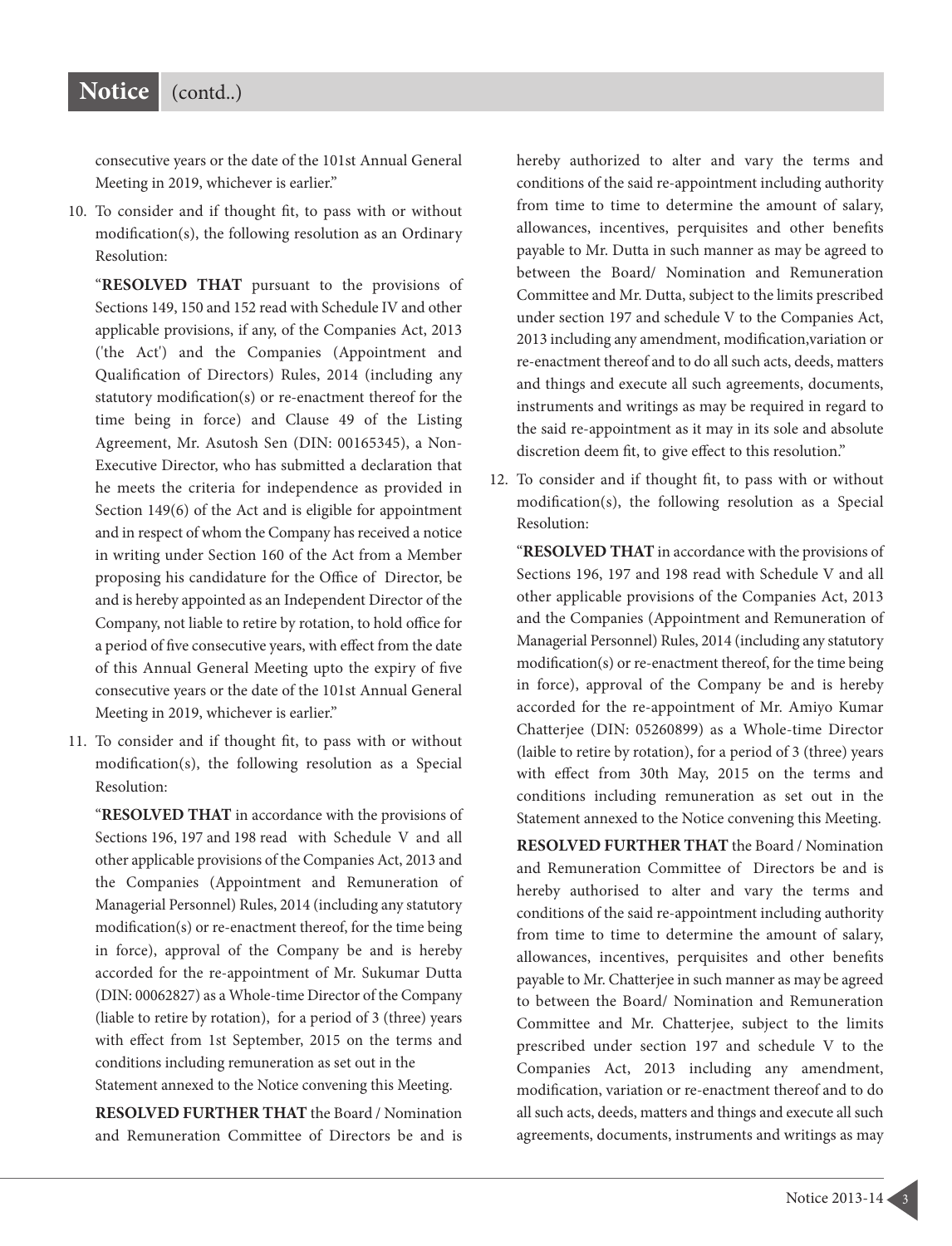## **Notice** (contd..)

be required in regard to the said re-appointment as it may in its sole and absolute discretion deem fit, to give effect to this resolution."

13. To consider and if thought fit, to pass with or without modification(s), the following resolution as a Special Resolution:

**RESOLVED THAT** in supersession of the resolution passed under section 293 (1)(d) of the Companies Act, 1956 at the 95th Annual General Meeting held on 30th August 2013 and pursuant to Section  $180(1)(c)$  and any other applicable provisions of the Companies Act, 2013 and the rules made thereunder (including any statutory modification(s), amendment, variation or re-enactment thereof for the time being in force) and the Articles of Association of the Company, the consent of the Company be and is hereby accorded to the Board of Directors hereinafter referred to as "the Board" which include any Committee of the Board) to borrow any sum or sums of money from time to time at their discretion, for the purpose of the business of the Company, from any one or more Banks, Financial Institutions, firms, bodies corporate and other persons, notwithstanding that the monies to be borrowed together with the monies already borrowed by the Company (apart from temporary loans obtained from the Company's Bankers in the ordinary course of business) may exceed the aggregate of the paid up capital of the Company and its free reserves (that is to say reserves not set apart for any specific purpose) provided that the total amount so borrowed by the Board shall not at any time exceed the limit of  $\overline{5000}$  Crores (Rupees Five Thousand Crores) and that the Board be and is hereby authorized to arrange or fix the terms and conditions of all such borrowings to be made from time to time as to interest, repayment, security or otherwise as they may in their absolute discretion think fit;

**RESOLVED FURTHER THAT** for the purpose of giving effect to this resolution, the Board and / or its duly constituted Committee be and is hereby authorized to do all such acts, deeds, matters and things as it may in its absolute discretion deem necessary, proper or desirable and to settle any question, difficulty, doubt that may arise in respect of the borrowing(s) aforesaid and further to do all such acts, deeds and things and to execute all documents, deeds and writings as may be necessary, proper, desirable or expedient to give effect to this resolution."

14. To consider and if thought fit, to pass with or without modification(s), the following resolution as a Special Resolution:

"**RESOLVED THAT** in supersession of the resolution passed under section 293 (1)(a) of the Companies Act, 1956 at the 95th Annual General meeting held on 30th August, 2013 and pursuant to Section 180(1)(a) and any other applicable provisions, if any, of the Companies Act, 2013 read with all the relevant rules made thereunder (including any statutory modification(s) or re-enactment thereof for the time being in force) and the Articles of Association of the Company, the consent of the Company be and is hereby accorded to the Board of Directors of the Company (hereinafter referred to as the "the Board" which term shall include a duly constituted Committee of the Board to mortgage and / or charge, in addition to the mortgages/ charges created /to be created by the Company, in such form and manner and with such ranking and at such time and on such terms as the Board may determine, on all or any of the movable and / or immovable properties of the Company, both present and future in favour of the Lender(s), Agent(s) and Trustee(s), for securing the borrowings including short term / long term loans, cash credit, overdraft and other borrowings availed / to be availed by the Company by way of loan(s) (in foreign currency and / or rupee currency) and Securities (comprising fully / partly Convertible Debentures and / or Non-Convertible Debentures with or without detachable or non-detachable Warrants and / or secured premium notes and / or floating rates notes / bonds ADR / GDR / QIP / IDP or other debt instruments) issued / to be issued on rights basis and or private placement basis and / or to the public issue by the Company, from time to time subject to the limits approved under Section 180  $(1)(c)$  of the Companies Act, 2013, together with interest at the respective agreed rates, additional interest, compound interest in case of default, accumulated interest, liquidated damages, commitment charges, premia on prepayment, remuneration of the Agent(s) / Trustees, premium (if any) on redemption, all other costs, charges and expenses, including any increase as a result of devaluation / revaluation / fluctuation in the rates of exchange and all other monies payable by the Company in terms of the Loan Agreement(s) / Heads of Agreement(s) / Debenture Trust Deed(s) or any other document, entered into / to be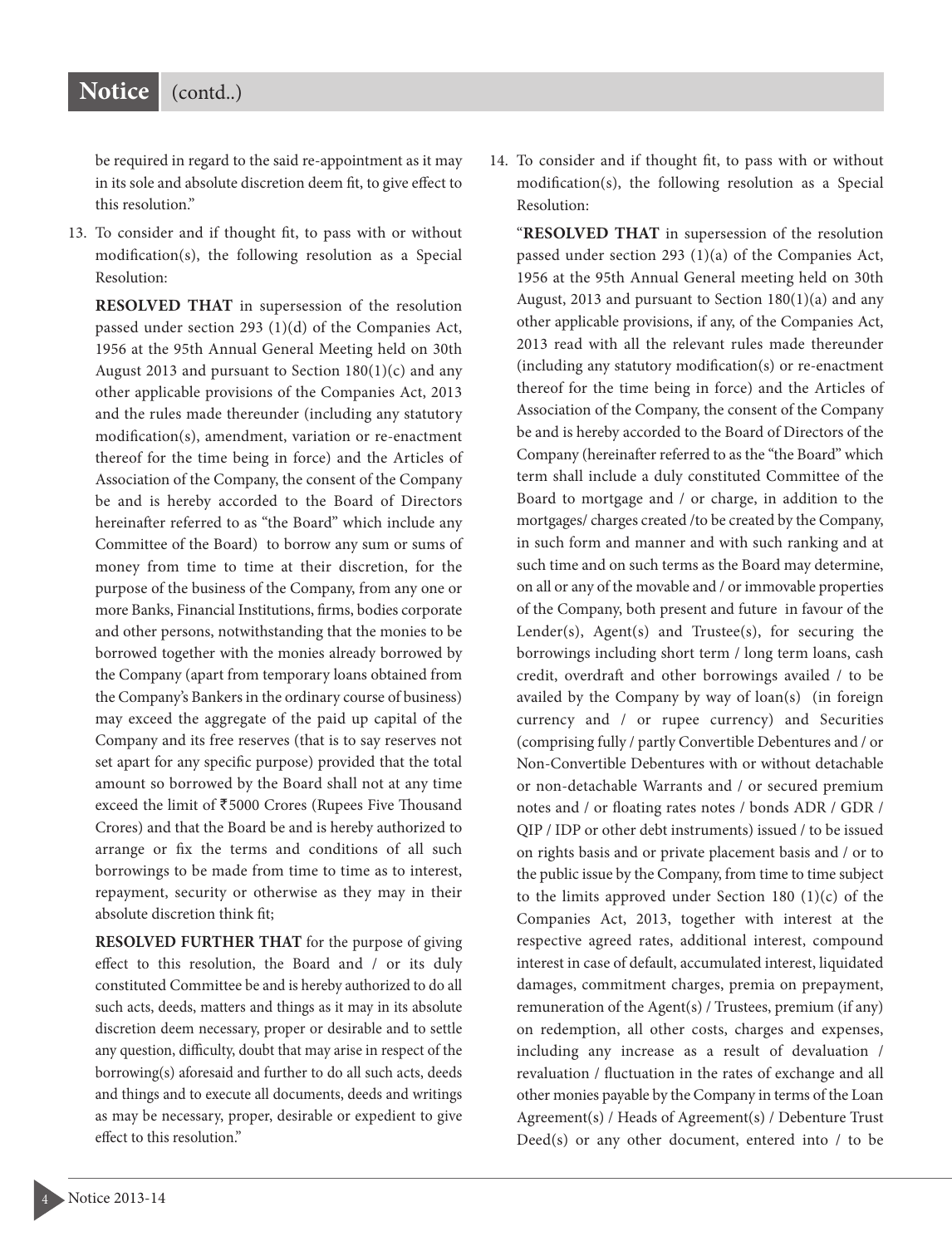entered into between the Company and the Lender(s) / Agent(s) and Trustee(s), in respect of the said loans / borrowings / debentures and containing such specific terms and conditions and covenants in respect of enforcement of security as may be stipulated in that behalf and agreed to between the Board of Directors or Committee thereof and the Lender(s), Agent(s) and Trustee / Trustee(s);

**RESOLVED FURTHER THAT** for the purpose of giving effect to this resolution, the Board and / or its duly constituted Committee be and is hereby authorized to finalize, settle and execute and agree to any amendments / variation to such documents / deeds/ writings/ papers/ agreements as may be required and do all such acts, deeds, matters and things as it may in its absolute discretion deem necessary, proper or desirable and to settle any question, difficulty or doubt that may arise in regard to creating mortgages/ charges as aforesaid."

15. To consider and if thought fit, to pass with or without modification(s), the following resolution as a Special Resolution:

"**RESOLVED THAT** pursuant to section 42, 71 and all other applicable provisions, if any, of the Companies Act, 2013 including the Rules made there under and any amendments, statutory modifications and/ or reenactment thereof for the time being in force, the Foreign Exchange Management Act, 1999 as amended and modified from time to time and such other statues, notifications, clarifications, circulars, rules and regulations as may be applicable, as amended from time to time, issued by the Government of India ("GOI"), the Reserve Bank of India ("RBI"), Stock Exchanges, the Securities and Exchange Board of India ("SEBI") including the Securities and Exchange Board of India (Issue and Listing of Debt Securities) Regulations, as amended to date (the "SEBI Regulations") and any other appropriate authorities, as may be applicable and in accordance with the enabling provisions in the Memorandum and Articles of Association of the Company and subject to such approvals, consents, permissions and sanctions, if any, of the GOI, SEBI, RBI, Stock Exchanges and any other relevant statutory /governmental authorities (the "concerned Authorities") as may be required and applicable and further subject to such terms and conditions as may be

prescribed or imposed by any of the concerned Authorities while granting such approvals, consents, permissions and sanctions as may be necessary, the consent of the Company be and is hereby accorded to the Board to create, issue, offer and allot Non-Convertible Debentures (NCD's) of the face value of  $\bar{\tau}$ 10,00,000/- each, rupee denominated, at such time or times and in one or more tranches, to any eligible investors, including residents and/or non-residents and/or qualified institutional buyers and/or institutions/ banks and/or mutual funds and/or incorporated bodies and/or individuals and/or trustees or otherwise, on a private placement basis, whether or not such Investors are members of the Company, as may be deemed appropriate by the Board and as permitted under applicable laws and regulations, for an aggregate amount not exceeding  $\overline{5}350$ crores (Rupees Three Hundred and Fifty Crores Only) on such terms and conditions and in such manner as the Board may in its sole discretion decide including the timing of the issue(s)/ offering(s), the Investors to whom the Securities are to be issued, terms of issue, issue price, number of Securities to be issued, the Stock Exchanges on which such securities will be listed, finalization of allotment of the Securities on the basis of the subscriptions received including details on face value, premium, rate of interest, redemption period, manner of redemption, amount of premium on redemption, fixing of record date or book closure dates, etc., as the case may be applicable, including conditions in relation to offer, early redemption of Securities, debt service payments, variation of price and any other matter in connection with, or incidental to the issue, together with any amendments or modifications thereto ("the Issue").

**RESOLVED FURTHER THAT** the NCD's to be created, issued, offered and allotted shall be subject to the provisions of the Memorandum and Articles of Association of the Company;

**RESOLVED FURTHER THAT** the Issue shall be fully paid-up and the allotment of such NCD's shall be completed within twelve months from the date of this resolution or such other time as may be allowed under the SEBI Regulations from time to time, at such price being not less than the price determined in accordance with the pricing guidelines of the SEBI Regulations;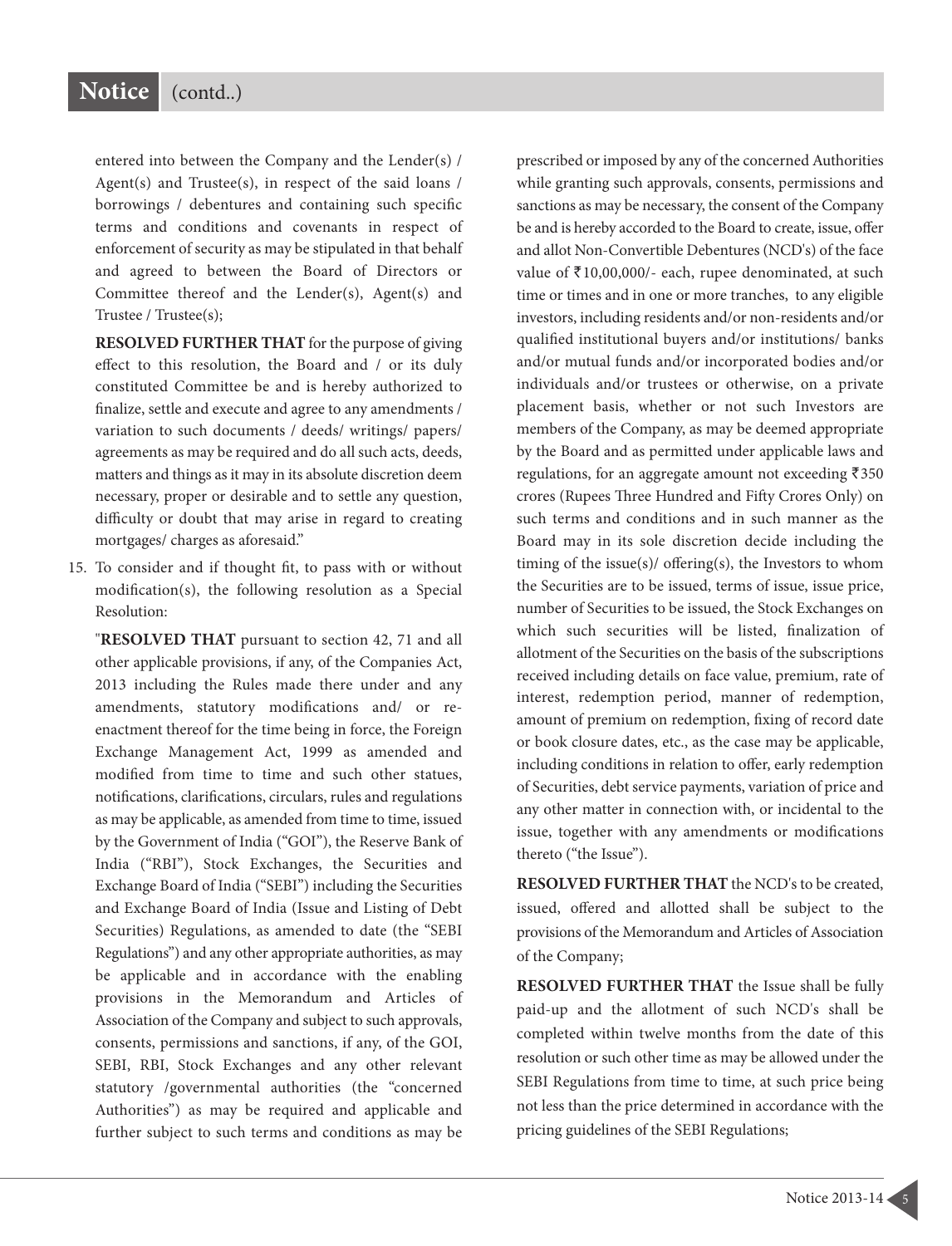**RESOLVED FURTHER THAT** the aforesaid issue of NCD's shall be freely tradeable and freely transferable in accordance with the prevalent market practices in the capital markets and such NCD's to be issued, if not subscribed, may be disposed of by the Board, in such manner and/or on such terms including offering or placing them with banks /financial institutions /mutual funds or otherwise, as the Board may deem fit and proper in its absolute discretion, subject to applicable laws, rules and regulations;

**RESOLVED FURTHER THAT** for the purpose of giving effect to the said issue, offer and allotment of NCD's, the Board be and is hereby authorized to take all such actions, give such directions and to do all such acts, deeds, things and matters connected therewith, as it may, in its absolute discretion deem necessary, desirable or incidental thereto including without limitation the determination of terms and conditions for issuance of NCD's including the number of NCD's that may be offered, timing for issuance of such NCD's and shall be entitled to vary, modify or alter any of the terms and conditions as it may deem expedient, to enter into and execute arrangements/agreements for managing, listing etc of NCD's, paying advisors, professionals, intermediaries and all such agencies as may be involved or concerned in such offerings and to issue and sign all deeds, documents, instruments and writings and to pay any fees, commission, costs, charges and other outgoings in relation thereto and to settle all questions arising therefrom including any amendments or supplements thereto, as necessary or appropriate and to finalise, approve and issue any document(s), including but not limited to prospectus and/or letter of offer and/or circular, documents and agreements including conducting all requisite filings with GOI, RBI, SEBI, Stock Exchanges, as may be required and to give such directions that may be necessary in regard to or in connection with any such issue, offer and allotment and utilization of the issue proceeds, as it may, in its absolute discretion, deem fit, without being required to seek any further consent or approval of the members or otherwise, to the end and intent that they shall be deemed to have given their approval thereto expressly by the authority of this resolution, and accordingly any

such action, decision or direction of the Board shall be binding on all the Members of the Company;

**RESOLVED FURTHER THAT** for the purpose of giving effect to the offer, issue and allotment of NCD's the Board be and is hereby authorized on behalf of the Company to seek listing of such Securities on one or more Stock Exchanges in India;

**RESOLVED FURTHER THAT** the Board be and is hereby authorized to delegate all or any of the powers herein conferred, to any Committee of Directors or any one or more Directors of the Company to give effect to the aforesaid resolution and thereby such Committee of Directors or one or more such Directors as authorized are empowered to take such steps and to do all such acts, deeds, matters and things and accept any alterations or modifications as they may deem fit and proper and give such directions as may be necessary to settle any question or difficulty that may arise in this regard."

16. To consider and if thought fit, to pass, with or without modification(s), the following resolution as a Special Resolution:

"**RESOLVED THAT** pursuant to the provisions of Section 14 of the Companies Act, 2013, or any amendment thereto or modification thereof, the Articles of Association of the Company be amended by deleting the existing Article179 and substituting with following new Article 179:

'179. Any Member, beneficial owner, debenture-holder, other security-holder or other person entitled to copies of any documents / registers / records to be kept or maintained by the Company in physical or electronic form under the provisions of the Companies Act, 2013 or the Rules thereunder or any earlier enactment or rules, shall be provided copies thereof upon request on payment of fee of `10/- per page, or such other fee as may be prescribed from time to time and as may be determined by the Board'. "

By Order of the Board For **Simplex Infrastructures Limited** B.L. BAJORIA Kolkata **Company Secretary** Dated: 30th May, 2014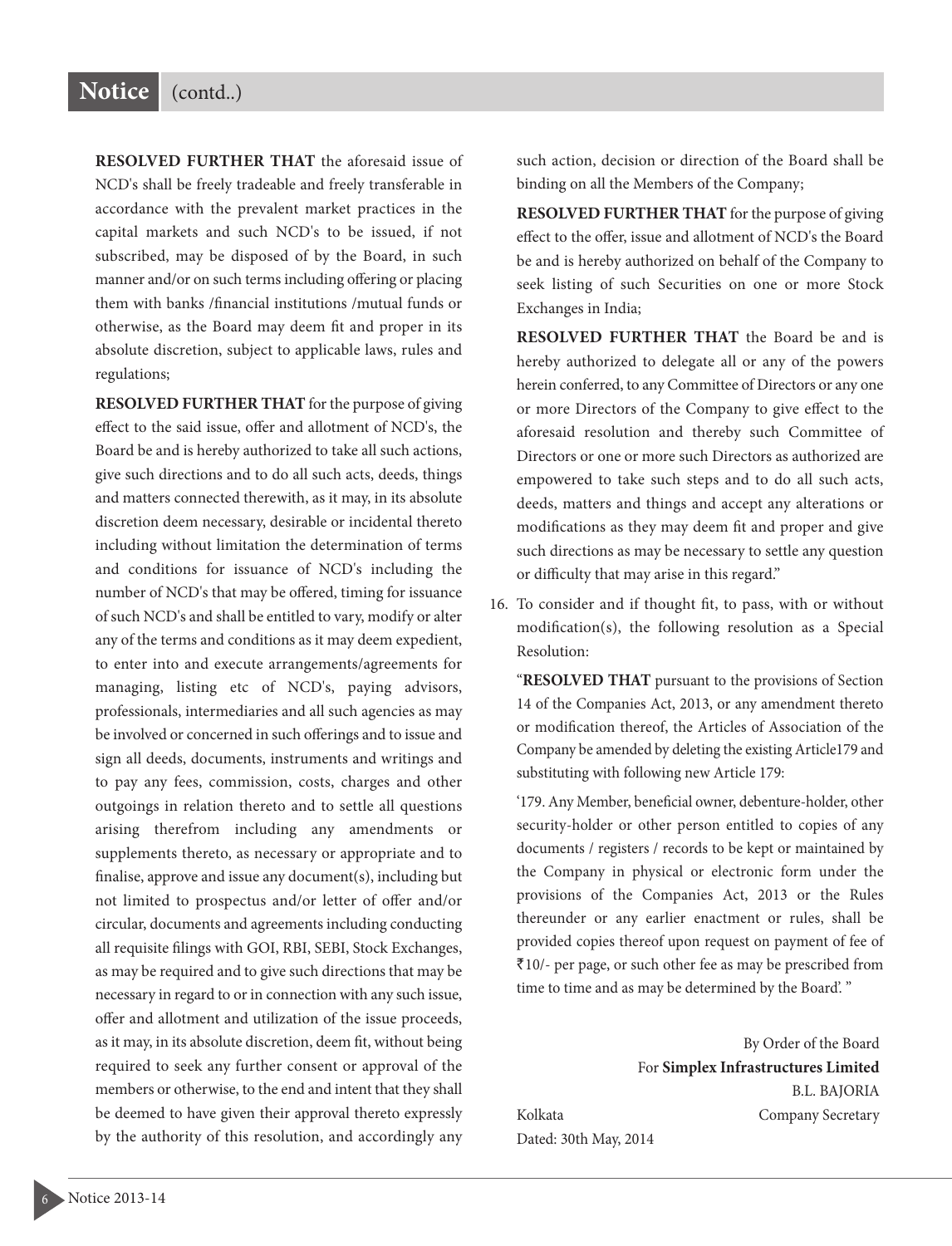## **NOTES**

1. **A MEMBER ENTITLED TO ATTEND AND VOTE AT THE ANNUAL GENERAL MEETING IS ENTITLED TO APPOINT A PROXY TO ATTEND AND VOTE THEREAT INSTEAD OF HIMSELF. A proxy need not be a member of the Company. e instrument appointing the proxy, in order to be effective must be received at the Registered Office of the Company, not less than fortyeight hours before the commencement of the Annual General Meeting.**

**A person can act as a proxy on behalf of members not exceeding fiy and holding in the aggregate not more than ten percent of the total share capital of the Company carrying voting rights. However a member holding more than ten percent of the total share capital of the Company carrying voting rights may appoint a single person as proxy and such person shall not act as a proxy for any other person or shareholder.**

- 2. Corporate members intending to send their authorised representatives to attend the Meeting are requested to send to the Company a certified copy of the board resolution authorising their representative to attend and vote on their behalf at the Meeting.
- 3. A statement pursuant to Section 102 (1) of the Companies Act, 2013, in respect of special businesses to be transacted at the Annual General Meeting as set out in the notice is annexed hereto.
- 4. a) The Register of Members and Share Transfer Books of the Company shall remain closed from Saturday, 30th August, 2014 to Thursday, 4th September, 2014 (both days inclusive) for determining the names of Members eligible for dividend on Equity Shares, if declared at the meeting.
	- b) The dividend, if declared by the Members at the Annual General Meeting, will be paid to those Members whose names shall appear on the Company's Register of Members as on Friday, 29th August, 2014. In respect of shares held in dematerialised form, the dividend will be payable on the basis of beneficial ownership as at the close of business hours on Friday, 29th August, 2014, as per the details furnished by National Securities Depository Limited (NSDL) and Central Depository Services (India) Limited (CDSL).
- 5. Relevant documents referred to in the notice and accompanying statement are open for inspection by the Members at the Registered Office of the Company on all

working days except Saturdays and public holidays, between 10.30 am to 12.30 p.m. up to the date of the Annual General Meeting.

- 6. The Securities and Exchange Board of India (SEBI), vide its circular no. CIR/MRD/DP/10/2013 dated 21st March, 2013, has made it mandatory for all listed Companies to use any Reserve Bank of India approved electronic mode of payment for making cash payments to investors viz. ECS/NEFT/RTGS etc. For Members holding securities in demat mode are therefore requested to immediately intimate their respective Depository Participants of any change, regarding Bank Accounts in which they wish to receive dividend. The Company cannot act on any direct request received from such Members for any change in bank details, such changes are to be advised only to the Depository Participant of the Member. Investors holding shares in the physical form are requested to immediately update the details of their Bank Accounts in which they wish to receive dividend, directly with the Company's Registered Office.
- 7. Members holding securities in electronic form are requested to intimate immediately any change in their address/e-mail id/ bank mandates directly to their Depository Participants with whom they are maintaining their demat accounts. Members holding shares certificates in physical form are requested to advise any change of address/e-mail id/ bank mandate immediately to the Company's Registered Office
- 8. The Securities and Exchange Board of India (SEBI) has mandated the submission of Permanent Account Number (PAN) by every participant in securities market. Members holding shares in electronic form are, therefore, requested to submit the PAN to their Depository Participants with whom they are maintaining their demat accounts. Members holding shares in physical form can submit their PAN details to the Company.
- 9. In accordance with the provisions of Section 205 A(5) and 205C of the Companies Act, 1956, the Company has transferred the unclaimed and unpaid dividend for the financial year ended 31st March 2006 to the Investor Education and Protection Fund. The unclaimed dividend for the year ended 31st March 2007 and thereafter, which may remain unpaid or unclaimed for a period of 7 years will be transferred to the Investor Education and Protection Fund of the Central Government. Accordingly,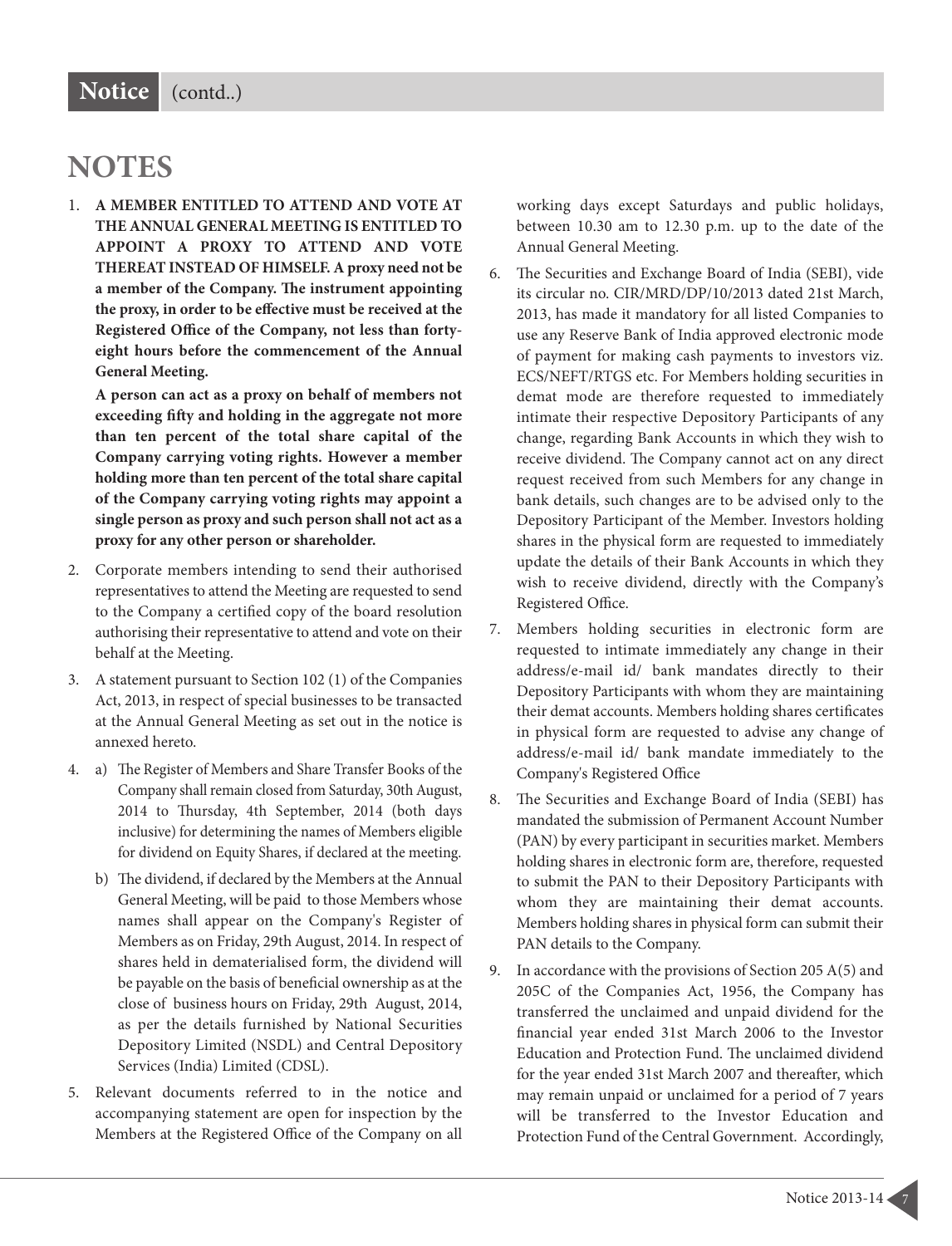Members who have not encashed their dividend warrant(s) so far for the year ended 31st March, 2007 or subsequent years are requested to claim their dividend and also submit their dividend warrant(s) to the Company for revalidation. Pursuant to the provisions of Investor Education and Protection Fund (Uploading of information regarding unpaid and unclaimed amounts lying with the companies) Rules, 2012, the Company has uploaded the details of unpaid and unclaimed amounts lying with the Company as on 30th August, 2013 (date of last Annual General Meeting) on the website of the Company (www.simplexinfrastructures.com), as also on the Ministry of Corporate Affairs website (www.mca.gov.in)

- 10. Members holding shares in single name and physical form are advised to make Nomination in respect of their shareholdings in the Company in the prescribed Form for this purpose to the Company.
- 11. Members who hold shares in physical form in multiple folios in identical names or joint holding in the same order of names are requested to send the share certificates to the registered office of the company, for consolidation into a single folio.
- 12. Details under Clause 49 of the Listing Agreement with the stock exchanges in respect of the directors seeking appointment/ re-appointment at the Annual General meeting, are provided in the enclosed Annexure-A. The Directors have furnished the requisite declarations for their appointment/ reappointment.
- 13. Members are requested to contact the Share Department at the Registered Office of the Company (Phone 2301- 1600), Email: secretarial.legal@simplexinfra.net for prompt reply to their queries and for redressal of any complaint.
- 14. Electronic copy of the Annual Report for 2014 is being sent to all the members whose email IDs are registered with the Company/Depository Participants(s) for communication purposes unless any member has requested for a hard copy of the same. For members who have not registered their email address, physical copies of the Annual Report for 2014 is being sent in the permitted mode. Members who have not registered their e-mail addresses so far are requested to register their e-mail address so that they can receive the Annual Report and other communication from the Company electronically.
- 15. In terms of the provisions of Section 107 of the Companies Act, 2013, since the resolutions as set out in this Notice are being conducted through e-voting , the said resolutions

will not be decided on a show of hands at the Annual General Meeting.

#### 16. **Voting through electronic means:**

In compliance with the provisions of Clause 35 B of the Listing Agreements, Section 108 of the Companies Act, 2013 read with Rule 20 of the Companies (Management and Administration) Rules, 2014, the Company is offering e-voting facility to all its Members to enable them to exercise their right to vote on all matters listed in this Notice, by electronic means.

The process and manner of voting by electronic means, the time schedule including the time period during which the votes may be cast and all other necessary instructions and information in this respect have been given in a separate sheet attached hereto forming part of the notice.

#### **EXPLANATORY STATEMENT PURSUANT TO SECTION 102 OF THE COMPANIES ACT, 2013**

#### **ITEM NOS.6 TO 10**

The Company appointed Mr. N.N.Bhattacharyya, Mr.Bhaskar Sengupta, Dr.R.Natarajan, Mr. S.K.Damani and Mr. Asutosh Sen, who have been discharging the role and functions of Independent Directors in terms of Clause 49 of the Listing Agreement with the Stock Exchanges. The term of office of the aforesaid Directors was liable to determination by retirement of Directors by rotation under the erstwhile applicable provisions of the Companies Act, 1956. In terms of Section 149 of the Companies Act, 2013 ('the Act'), the Company is required to appoint at-least one-third of its total number of Directors as Independent Directors for a fixed term and their office shall not be liable to determination by retirement of Directors by rotation. Accordingly, in compliance of Sections 149 and 152 read with Schedule IV and any other applicable provisions of the Act ,each of Mr. N.N.Bhattacharyya, Mr.Bhaskar Sengupta, Dr. R.Natarajan, Mr. S.K.Damani and Mr. Asutosh Sen, is required to be appointed as an Independent Director who shall hold office from the date of this Annual General Meeting upto the expiry of five consecutive years or date of the 101st Annual General Meeting in 2019, whichever is earlier. Notices as required under section 160 of the Companies Act, 2013 have been received from some Members proposing the candidature of the said Independent Directors of the Company.

The aforesaid incumbent have the desired qualifications and in depth experience in their respective field and have held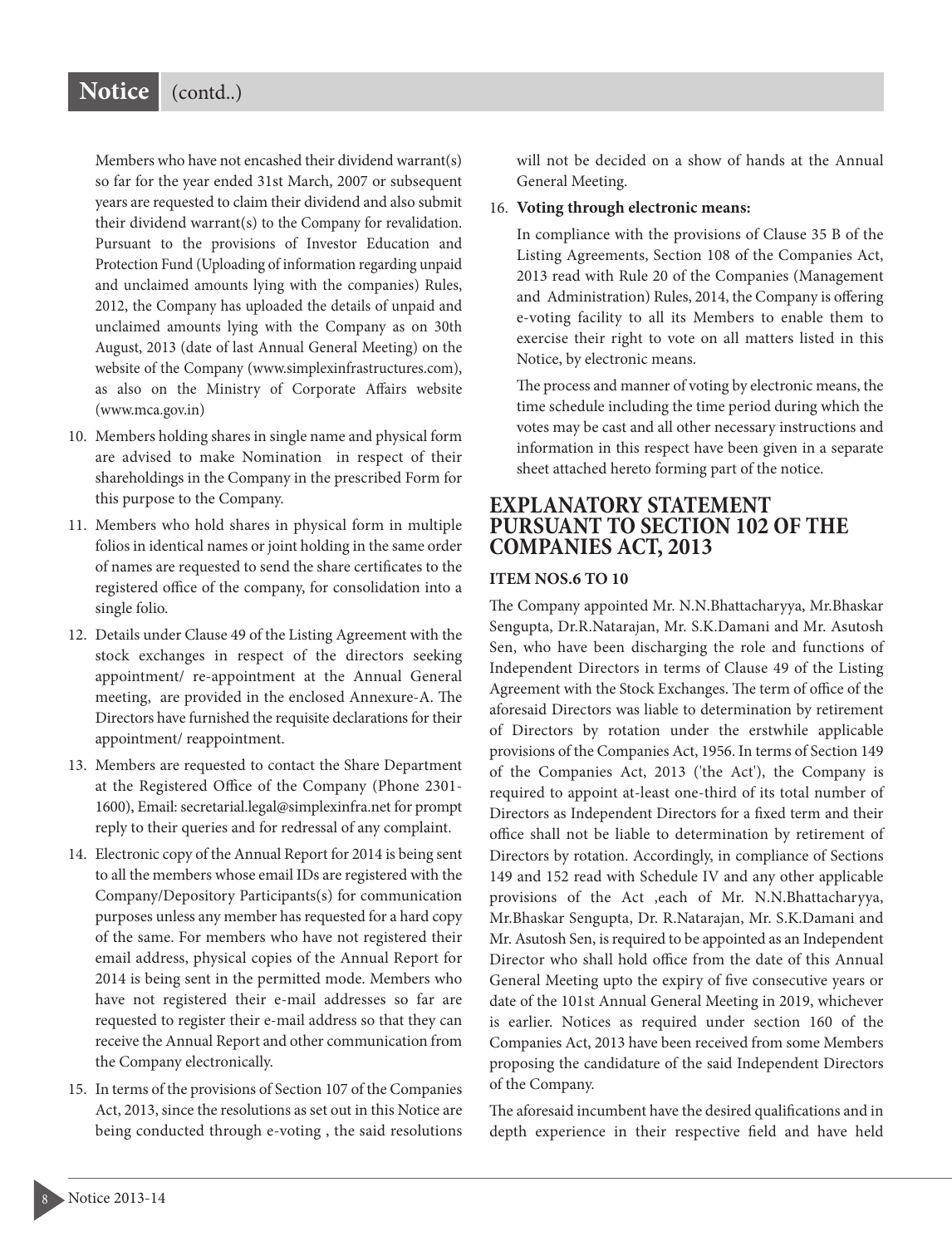responsible positions in different renowned organisations. The particulars of the aforesaid Directors namely age, qualification, past experience and other details are given separately in the Annexure-A to this Notice.

In the opinion of the Board, each of Mr. N. N. Bhattacharyya, Mr.Bhaskar Sengupta, Dr. R.Natarajan, Mr. S.K.Damani and Mr. Asutosh Sen fulfils the conditions specified in the Act and meets the criteria of independence specified in Section149 (6) of the Act and Rules made thereunder for appointment as an Independent Director. The Board considers that the continued association of the aforesaid persons would be of immense benefit to the Company and it is desirable to continue to avail their services as Independent Directors. Accordingly, the Board recommends the resolutions set out at item Nos. 6 to 10 of the accompanying notice for approval by the shareholders of the Company,.

**Mr. N. N. Bhattacharyya, Mr. Bhaskar Sengupta, Dr. R. Natarajan, Mr. S. K. Damani and Mr. Asutosh Sen may be considered to be interested in the respective resolution in so far as they relate to them individually. No other Director or Key Managerial Personnel of the Company or their relatives are concerned or interested, financially or otherwise, in respect of the said resolutions.**

#### **ITEM NO. 11**

The existing tenure of Mr. Sukumar Dutta, Whole-time Director is due to expire on 31st August, 2015. The Board feels that his continued association would be of immense benefit to the Company considering his rich experience and contribution to the Company. Therefore the Board of Directors at their meeting held on 30th May, 2014, re-appointed Mr. Sukumar Dutta as a Whole-time Director for a further period of three years commencing from 1st September 2015, subject to approval of Members and at a remuneration determined by Nomination and Remuneration Committee and approved by the Board. His period of office is liable for determination by retirement of Directors by rotation

Mr. Dutta, Whole-time Director, aged 75 years, M.Com., LL.B., F.C.A., is a finance professional with over five decades of experience in corporate finance and accounts, taxation, management consultancy, mergers and acquisitions, financial management and business administration of large corporates. He joined the Company in 2001 and has had a distinguished career with the Company. Mr. Dutta with his wealth of experience is actively involved in the overall planning, administration, implementation and control of the finances of the Company.

The Board of Directors is of the opinion that his reappointment as Whole-time Director will immensely benefit the Company. Considering this, Mr. Dutta may be re-appointed as a Whole-time Director of the Company.

The broad particulars of the terms of re-appointment and remuneration payable to Mr. Dutta as Whole-time Director of the Company are given hereunder:

#### (i) **Tenure:**

3 (three years) with effect from 1st September 2015.

#### (ii) **Salary:**

The salary, allowances and incentive etc will be determined by the Board of Directors from time to time within the range of ₹2,50,000/- to ₹10,00,000/- per month.

#### (iii) **Accommodation:**

In case free furnished housing accommodation is not provided by the Company, the Board of Directors are authorised to grant a house rent allowance within the range of  $\bar{5}50,000$ /- to  $\bar{5}1,50,000$ /- per month.

#### (iv) **Perquisites:**

- 1. Reimbursement of medical / hospitalization expenses to the Whole-time Directors and dependent members of his family in accordance with the rules of the Company and or medical insurance under Section 80D of the Income Tax Act, 1961 as amended from time to time.
- 2. Leave travel concession as per rules of the Company.
- 3. Club fees subject to a maximum of two clubs (admission and life membership fee will not be paid by the Company).
- 4. Premium for Personal Accident Insurance policy.
- 5. The Company's contribution to Provident Fund as per the Rules of Company applicable to Senior Executives.
- 6. Gratuity payable will not exceed half a month's salary for each completed year of service.
- 7. Leave and encashment of leave as per Rules of the Company.
- 8. Use of telephone(s) at his residence, the rent, call charges and other outgoings including mobile phone thereof to be paid by the Company.
- 9. Use of a motor car with driver.
- 10. Membership of Group Term Assurance Benefit as per Rules of the Company.
- 11. Any other perquisites as may be allowed to Senior Executives of the Company from time to time.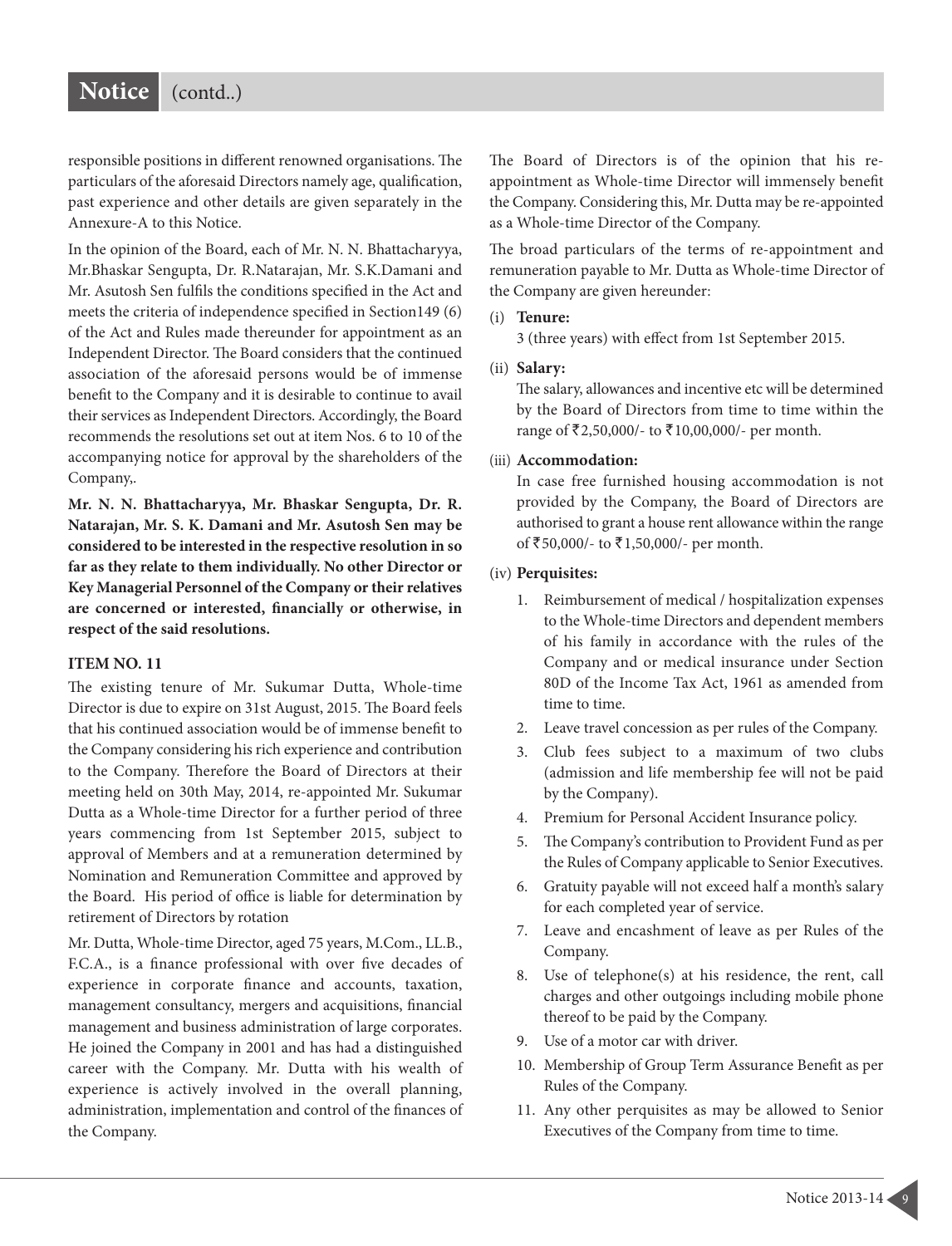### **Notice** (contd..)

- (v) **Minimum remuneration:** Notwithstanding anything contained herein, in the event of any loss, absence or inadequacy of profits in any financial year during the term of office of Mr. Dutta, as a Whole-time Director of the Company, the remuneration payable to him by way of salary, allowances, incentives and perquisites shall not, without the approval of Central Government exceed the limits prescribed under Schedule V and other applicable provisions of the Companies Act, 2013, or any amendment, modification, variation or re-enactment thereof.
- (vi) The Whole time Director shall exercise such powers and perform such duties as he may be entrusted with from time to time, by the Board of Directors.

Mr. Dutta has attained the age of seventy five years therefore his appointment is proposed to be made by a Special Resolution in compliance with Sec 196 of the Companies Act, 2013.

In view of the provisions of Sections 196, 197 and any other applicable provisions of the Companies Act, 2013, the Board recommends the special resolution set out at item no. 11 of the accompanying notice for approval of Members.

The above may be treated as an abstract of the terms of reappointment of Mr. Dutta and memorandum of concern or interest pursuant to Section 190 of the Companies Act, 2013.

**Except Mr. Sukumar Dutta, being an appointee, none of the Directors and Key Managerial Personnel of the Company and their relatives are, in any way, concerned or interested, in respect of his appointment and remuneration payable to him.**

#### **ITEM NO. 12**

The Board of Directors at their meeting held on 30th May, 2013 appointed Mr. A.K.Chatterjee as a whole-time Director of the Company with effect from 30th May, 2013 for a period of 2 years which was subsequently approved by the shareholders at the Annual General Meeting held on 30th August 2013. His term of office is due to expire on 29th May, 2015.

Mr. Chatterjee, a graduate in civil engineering from Banaras Engineering College, BHU, he commenced his career with the Company as an engineer in 1963, then as a projectcoordinating engineer at Delhi, followed by the responsibilities of setting up Mumbai branch of the Company in 1980. With his exceptional business acumen, he delivered results and developed people. In 2007, he was elevated to the position of Senior Technical Director of the Company.

Benefiting the Company by his capability and valuable experience in the field of execution of Civil Engineering works and a long association of over five decades with the Company, the Board of Directors recommends his re-appointment as a Whole-time Director of the Company for a further period of three years, with effect from 30th May, 2015 to enrich the Company with his immense knowledge and expertise in the entire gamut of construction related activities.

The Board of Directors at their meeting held on 30th May, 2014, considered that his continued association would be of immense benefit to the Company and is desirable to continue to avail services of Mr. A.K.Chatterjee as a Whole-time Director.

The approval of the Members is being sought to the terms and conditions for the appointment of Mr. Chatterjee as the Wholetime Director and the remuneration payable to him. The terms and conditions proposed by the Nomination & Remuneration Committee and approved by the Board of the Directors at their meeting held on 30th May 2014 are keeping in line with the remuneration package that is necessary to encourage good professionals with a sound career record to important position as that of the Whole-time Director.

The terms and conditions of the appointment including remuneration were recommended by the Nomination and Remuneration Committee and approved by the Board of Directors.

The material terms of appointment and remuneration as set out in the draft Agreement are given below:

- (i) **Tenure: 3** (Three) years with effect from 30th May, 2015.
- (ii) Salary: The salary, allowances and incentives etc. will be determined by the Board of Directors, on recommendation of the Remuneration Committee, from time to time within the range of  $\bar{\mathfrak{Z}}$  2,50,000/- to  $\bar{\mathfrak{Z}}$  10,00,000/- per month.

#### (iii) **Perquisites & Allowances:**

- 1. Fully furnished residential accommodation. In case free furnished accommodation is not provided by the Company, the Board of Directors are authorised to grant a house rent allowance within the range of ₹50,000/- to ₹1,50,000/- per month.
- 2. Reimbursement of medical/hospitalization expenses to Whole-time Director and dependant members of his family in accordance with the rules of the company and /or medical insurance under section 80D of the Income Tax Act, 1961 as amended from time to time.
- 3. Leave travel concession as per rules of the company.
- 4. Club fees subject to a maximum of two clubs (admission and life membership fee will not be paid by the Company).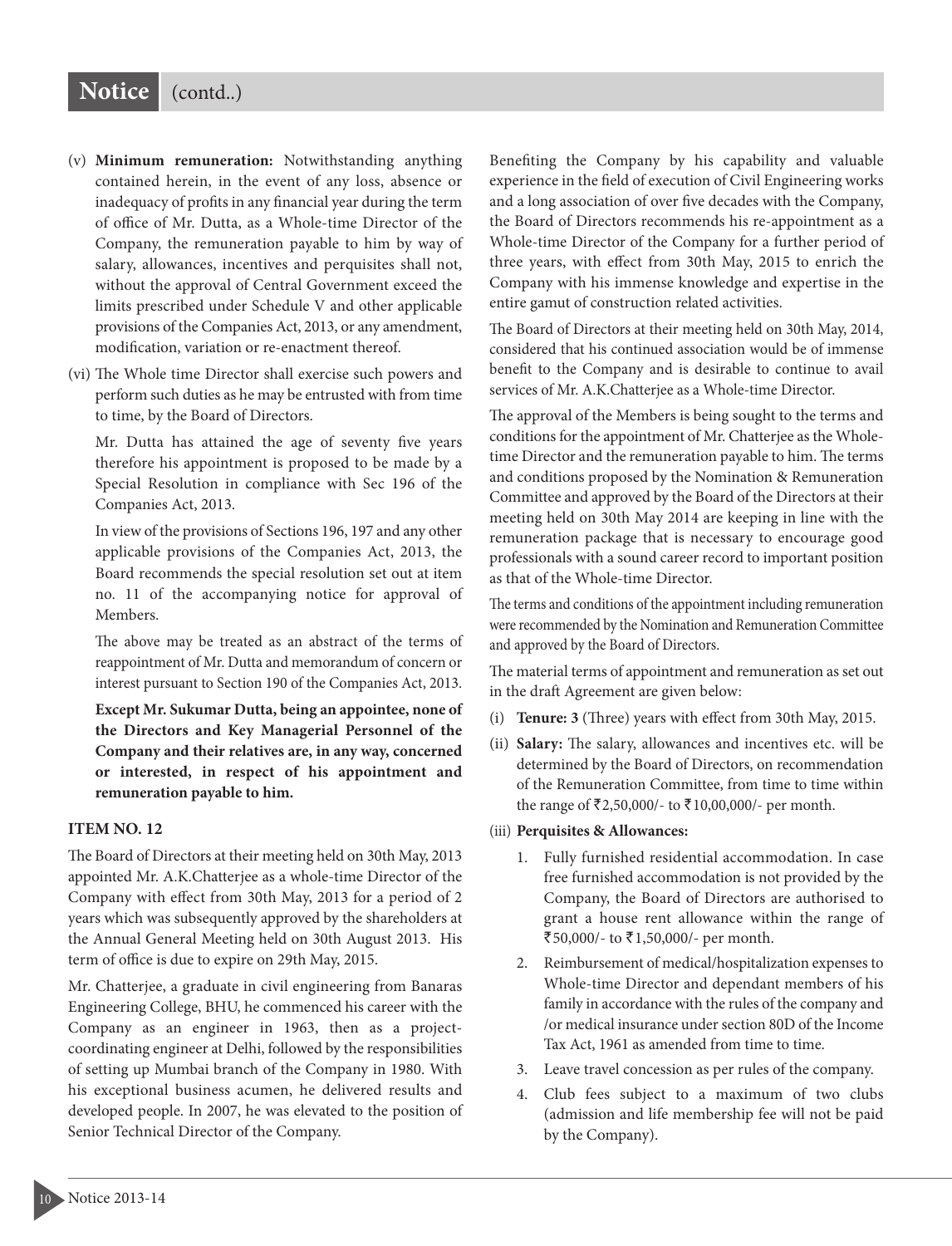- 5. Premium for Personal Accident Insurance policy.
- 6. The Company's contribution to Provident Fund as per the rules of the Company applicable to Senior Executives.
- 7. Gratuity payable will not exceed half a month's salary for each completed year of service as per Rules of the company.
- 8. Leave and encashment of leave as per Rules of the Company.
- 9. Use of telephone(s) at his residence, the rent, call charges and other outgoings including mobile phone thereof to be paid by the Company.
- 10. Use of motor car with driver.
- 11. Membership of Group Term Assurance Benefit as per rules of the Company.
- 12. Any other perquisites and allowances as may be allowed to Senior Executives of the Company from time to time.
- (iv) **Minimum remuneration:** Notwithstanding anything contained herein, in the event of any loss, absence or inadequacy of profits in any financial year during the term of office of Mr. Chatterjee, as a Whole-time Director of the Company, the remuneration payable to him by way of salary, allowances, inventives and perquisites shall not, without the approval of Central Government exceed the limits prescribed under Schedule V and other applicable provisions of the Companies Act, 2013, or any amendment, modification, variation or re-enactment thereof.
- (v) The Whole-time Director shall exercise such powers and perform such duties as he may be entrusted with from time to time, by the Board of Directors.

Mr. Chatterjee has attained the age of seventy three years therefore his appointment is proposed to be made by a Special Resolution in compliance with Sec 196 of the Companies Act, 2013.

In view of the provisions of Sections 196, 197 and any other applicable provisions of the Companies Act, 2013, the Board recommends the special resolution set out at item no. 12 of the accompanying notice for approval of Members.

The above may be treated as an abstract of the terms of reappointment of Mr. Chatterjee and memorandum of concern or interest pursuant to Section 190 of the Companies Act, 2013.

**Except Mr. A.K.Chatterjee, being an appointee, none of the Directors and Key Managerial Personnel of the**

**Company and their relatives are, in any way, concerned or interested, in respect of his appointment and remuneration payable to him.**

#### **ITEM NO. 13**

The Members of the Company at their 95th Annual General meeting held on 30th August, 2013 approved by way of an ordinary resolution under section 293(1)(d) of the erstwhile Companies Act, 1956, borrowings over and above the aggregate of paid-up share capital and free reserves of the Company provided that the total amount of such borrowings together with the amounts already borrowed and outstanding at any point of time shall not be in excess of  $\overline{5000}$  crores (Rupees Five Thousand Crores).

Section 180(1)(c) of the Companies Act, 2013 effective from 12th September,2013 requires that the Board of Directors shall not borrow money in excess of the Company's paid up share capital and free reserves, apart from temporary loans obtained from the Company's bankers in the ordinary course of business, except with the consent of the Company accorded by way of a special resolution.

It is therefore, necessary for the Members to pass a special resolution under section 180 (1)(c) and other applicable provisions of the Companies Act, 2013, as set out at Item No.13 of the Notice, to enable the Board of Directors to borrow money in excess of the aggregate of the paid-up share capital and free reserves of the Company.

The Board, therefore, recommends the resolution set out in item no.13 of the accompanying Notice for the approval of the members.

**None of the Directors and Key Managerial Personnel of the Company and their relatives are, in any way, concerned or interested, in the resolution set out at Iten no.13**

#### **ITEM NO. 14**

The members of the Company at their 95th Annual General meeting held on 30th August, 2013 approved by way of an ordinary resolution under section 293(1)(a) of the erstwhile Companies Act, 1956, for creation of mortgage, hypothecation and charge on all or any movable or immovable property of the Company in favour of Banks, Financial Institutions and other lending agencies in respect of financial assistance not exceeding  $\overline{5000}$  crores.

Section 180(1)(a) of the Companies Act, 2013 effective from 12th September,2013 requires that the Board of Directors shall not create mortgage, hypothecation and charge on all or any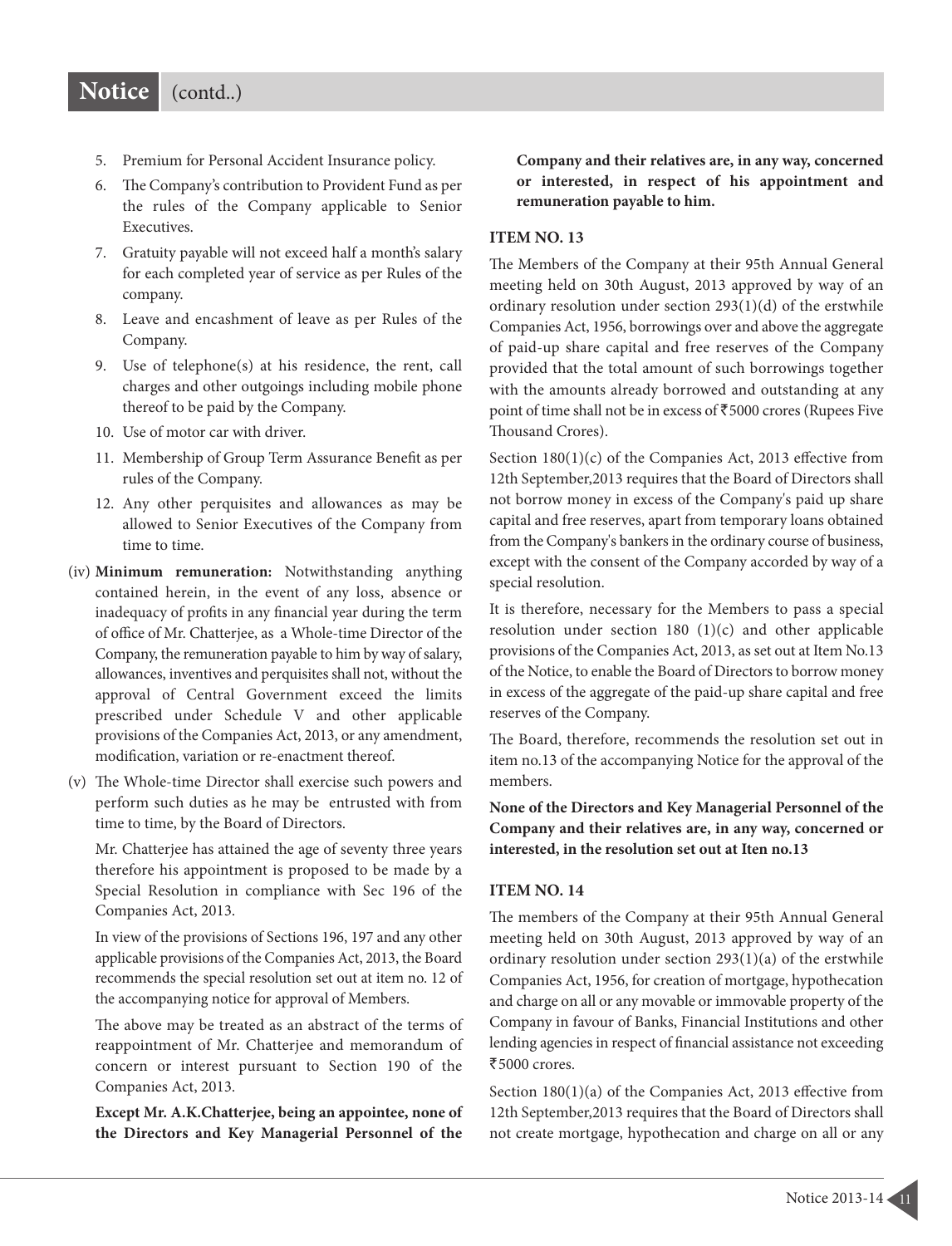movable or immovable property of the Company in favour of Banks, Financial Institutions and other lending agencies in respect of financial assistance exceeding ₹5000 Croress, except with the consent of the Company accorded by way of a special resolution.

It is therefore, necessary for the Members to pass a special resolution under section 180 (1)(a) and other applicable provisions of the Companies Act, 2013, as set out at Item No.14 of the Notice, to enable to the Board of Directors for creation of charge, Mortgage, hypothecation on all or any of the movable or immovable properties of the Company in favour of lender (S) including Banks, Financial Institutions and other lending Agencies, Agent (S) /Turstee (S) upto a sum of  $\overline{5}5000$  crores.

The Board, therefore, recommends the resolution set out in item no.14 of the accompanying Notice for the approval of the Members.

**None of the Directors and Key Managerial Personnel of the Company and their relatives are, in any way, concerned or interested, in the resolution set out at Item no. 14**

#### **ITEM NO. 15**

Rule 14 of the Companies (Prospectus and Allotment of Securities) Rules, 2014 prescribed, inter-alia under section 42 of the Companies Act, 2013 deals with private placement of securities by a Company. Sub-rule (2) of the said Rule 14 states that in case of an offer or invitation to subscribe for nonconvertible debentures on private placement, the company shall obtain previous approval of its shareholders by means of a special resolution only once in a year for all the offers or invitations for such debentures during the year.

In order to raise funds for the normal business purposes/ activities including augmenting of long term resources for the requirement of working capital and regular capital expenditure, the Company may offer or invite subscription for secured/ unsecured redeemable non-convertible debentures, in one or more series / tranches on private placement, issuable/ redeemable at par.

Accordingly, consent of the members is sought for passing a Special Resolution as set out at Item No. 15 of the Notice. This resolution enables the Board of Directors of the Company to offer or invite subscription for non-convertible debentures, as may be required by the Company, from time to time for a year from the conclusion of this Annual General Meeting.

The Board recommends the Special Resolution set out at Item No. 15 of the Notice for approval by the shareholders.

**None of the Directors / Key Managerial Personnel of the Company / their relatives are, in any way, concerned or interested, financially or otherwise, in the resolution set out at Item no. 15**

#### **ITEM NO. 16**

The Companies Act, 2013 ('the Act') provides that Companies may charge fees from members, beneficial owners, debentureholders, other security-holders or other persons seeking copies of documents / registers / records kept or maintained by the company as prescribed under the Act or the Rules thereunder, provided charging of such fees is specified in the Articles of Association of the Company.

In the context of the above, the Board of Directors of the Company ('the Board') at its meeting held on 30th May,2014, recommended that the existing Article 179 be substituted by the new Article 179 which provides for charging of such fees as set out in the Special Resolution. Consent of the Members by way of Special Resolution is required to such alteration of Articles of Association in terms of the provisions of Section 14 of the Act.

The Board recommends the Special Resolution set out at Item No. 16 of the Notice for approval by the shareholders.

**None of the Directors and Key Managerial Personnel of the Company and their relatives are, in any way, concerned or interested, in the resolution set out at Item no. 16**

By Order of the Board For **Simplex Infrastructures Limited** B.L. BAJORIA Kolkata **Company Secretary** 

Dated: 30th May, 2014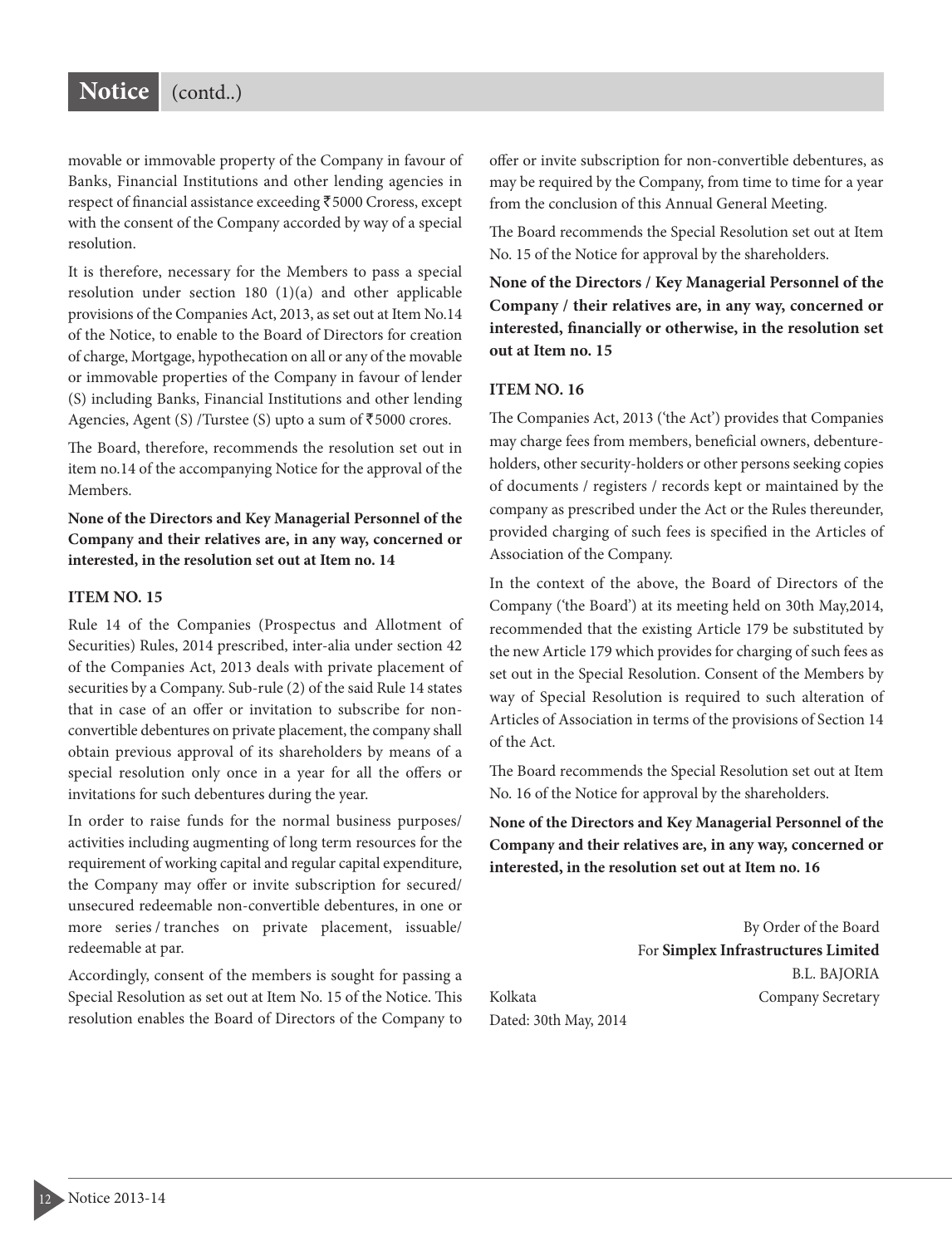## **Annexure 'A'**

Details of Directors seeking appointment/re-appointment at the Ninety Sixth Annual General Meeting of the Company

| <b>Name of Director</b>                                                                                                                                        | Mr.A.D.Mundhra                                                                                                                                                             | Mr.N.N.Bhattacharyya                                                                              | Mr. Bhaskar Sengupta                                                                                                                                                                |  |  |  |  |  |  |  |
|----------------------------------------------------------------------------------------------------------------------------------------------------------------|----------------------------------------------------------------------------------------------------------------------------------------------------------------------------|---------------------------------------------------------------------------------------------------|-------------------------------------------------------------------------------------------------------------------------------------------------------------------------------------|--|--|--|--|--|--|--|
| Age (In years)                                                                                                                                                 | 46                                                                                                                                                                         | 75                                                                                                | 78                                                                                                                                                                                  |  |  |  |  |  |  |  |
| Date of Appointment                                                                                                                                            | 14.08.1995                                                                                                                                                                 | 28.02.2005                                                                                        | 13.03.2001                                                                                                                                                                          |  |  |  |  |  |  |  |
| Qualifications                                                                                                                                                 | B.Sc                                                                                                                                                                       | M.Com, F.C.A                                                                                      | B.E, C.E                                                                                                                                                                            |  |  |  |  |  |  |  |
| Number of Shares held<br>in the Company                                                                                                                        | 2011570*                                                                                                                                                                   | <b>NIL</b>                                                                                        | <b>NIL</b>                                                                                                                                                                          |  |  |  |  |  |  |  |
| Expertise in specific<br>functional area                                                                                                                       | Expertise in project<br>planning, monitoring<br>and implementation,<br>business development<br>both domestic and<br>overseas and commercial<br>and administrative matters. | Vast knowledge and<br>experience in corporate<br>restructuring, finance,<br>accounts and auditing | Expertise and varied experience<br>in the construction industry<br>in the field of design, tendering,<br>procurement of contracts,<br>human resource management<br>and development. |  |  |  |  |  |  |  |
| Directorships held in<br>other public companies<br>(excluding foreign<br>companies and section<br>25 companies)                                                | Tips Industries Limited<br>Everest Industries Ltd.<br>Kalindi Agro Biotech Ltd.<br>Simplex Mining Ltd.<br>Simplex Concrete Piles<br>(India) Ltd.                           | <b>NIL</b>                                                                                        | <b>NIL</b>                                                                                                                                                                          |  |  |  |  |  |  |  |
| Membership/<br>Chairmanship of<br>committees of other<br>public companies<br>(includes only Audit<br>Committee and<br>Stakeholders Relationship<br>committees) | Chairman - Audit<br>Committee of Tips<br>Industries Limited                                                                                                                | <b>NIL</b>                                                                                        | <b>NIL</b>                                                                                                                                                                          |  |  |  |  |  |  |  |

\* Includes 50,000 shares on behalf of his minor son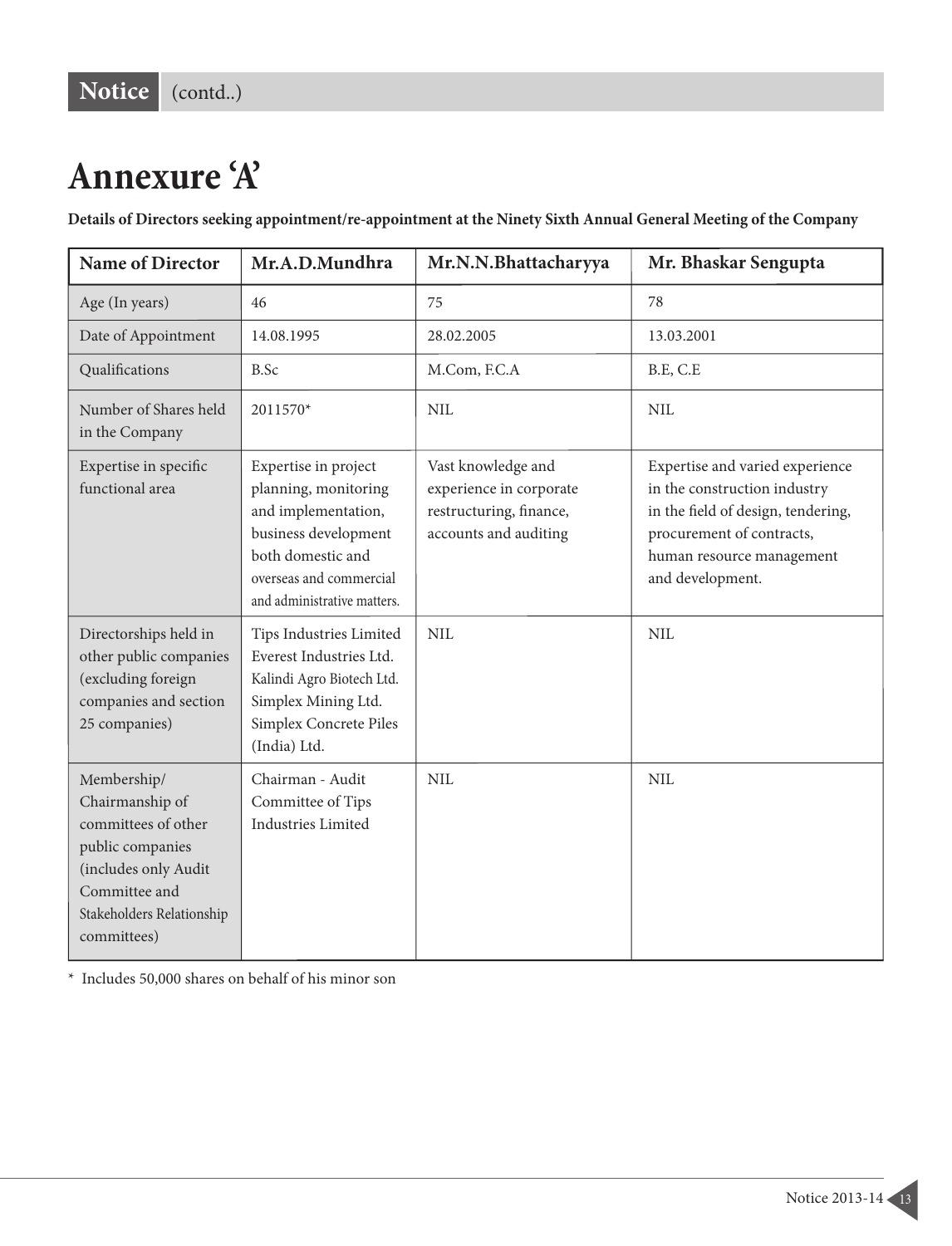## **Annexure 'A' (contd..)**

Details of Directors seeking appointment/re-appointment at the Ninety Sixth Annual General Meeting of the Company (contd..)

| <b>Name of Director</b>                                                                                                                            | Dr. R. Natarajan                                                                                                                                            | Mr. S.K.Damani                                                                                                                                                                | Mr. Asutosh Sen                                                                      |  |  |  |  |  |  |
|----------------------------------------------------------------------------------------------------------------------------------------------------|-------------------------------------------------------------------------------------------------------------------------------------------------------------|-------------------------------------------------------------------------------------------------------------------------------------------------------------------------------|--------------------------------------------------------------------------------------|--|--|--|--|--|--|
| Age (In years)                                                                                                                                     | 83                                                                                                                                                          | 73                                                                                                                                                                            | 72                                                                                   |  |  |  |  |  |  |
| Date of Appointment                                                                                                                                | 13.03.2001                                                                                                                                                  | 06.10.2005                                                                                                                                                                    | 30.05.2013                                                                           |  |  |  |  |  |  |
| Qualifications                                                                                                                                     | M.Sc, Ph.D.C.Chem F.R.S.C.                                                                                                                                  | B.Com                                                                                                                                                                         | E.C.A.                                                                               |  |  |  |  |  |  |
| Number of Shares held<br>in the Company                                                                                                            | NIL                                                                                                                                                         | NIL                                                                                                                                                                           | NIL                                                                                  |  |  |  |  |  |  |
| Expertise in specific<br>functional area                                                                                                           | Vast experience in the field<br>of emergency road and airfield<br>development, corrosion, water<br>treatment, desalinization,<br>drugs and pharmaceuticals. | An eminent business<br>personality having vast<br>experience, profound<br>knowledge and business<br>acumen. He was the past<br>President of the Indian<br>Plastic Federation. | Wide and rich experience<br>in the field of Accounts,<br>Finance and Internal Audit. |  |  |  |  |  |  |
| Directorships held in other public<br>companies (excluding foreign<br>companies and section 25 companies)                                          | <b>NIL</b>                                                                                                                                                  | NIL                                                                                                                                                                           | NIL                                                                                  |  |  |  |  |  |  |
| Membership/ Chairmanship of<br>committees of other public companies<br>(includes only Audit Committee and<br>Stakeholders Relationship committees) | NIL                                                                                                                                                         | NIL                                                                                                                                                                           | NIL                                                                                  |  |  |  |  |  |  |

| <b>Name of Director</b>                                                                                                                            | Mr. Sukumar Dutta                                                                                                           | Mr. A.K. Chatterjee                                                                                                   |  |  |  |  |  |  |  |
|----------------------------------------------------------------------------------------------------------------------------------------------------|-----------------------------------------------------------------------------------------------------------------------------|-----------------------------------------------------------------------------------------------------------------------|--|--|--|--|--|--|--|
| Age (In years)                                                                                                                                     | 75                                                                                                                          | 73                                                                                                                    |  |  |  |  |  |  |  |
| Date of Appointment                                                                                                                                | 21.06.2001                                                                                                                  | 30.05.2013                                                                                                            |  |  |  |  |  |  |  |
| Qualifications                                                                                                                                     | M.Com, LLB, F.C.A                                                                                                           | B.E. Civil                                                                                                            |  |  |  |  |  |  |  |
| Number of Shares held in the Company                                                                                                               | 500                                                                                                                         | 750                                                                                                                   |  |  |  |  |  |  |  |
| Expertise in specific functional area                                                                                                              | More than 50 years of experience in the<br>field of Accounts, Finance, Taxation,<br>Business Administration and Management. | Rich and wide experience in various<br>fields of civil engineering covering all<br>gamut of the construction business |  |  |  |  |  |  |  |
| Directorships held in other public<br>companies (excluding foreign<br>companies and section 25 companies)                                          | Simplex Oil Exploration Limited<br>Simplex Shelters Limited                                                                 | Raichur Sholapur Transmission<br>Company Limited                                                                      |  |  |  |  |  |  |  |
| Membership/ Chairmanship of committees<br>of other public companies (includes only<br>Audit Committee and Stakeholders<br>Relationship committees) | <b>NIL</b>                                                                                                                  | <b>NIL</b>                                                                                                            |  |  |  |  |  |  |  |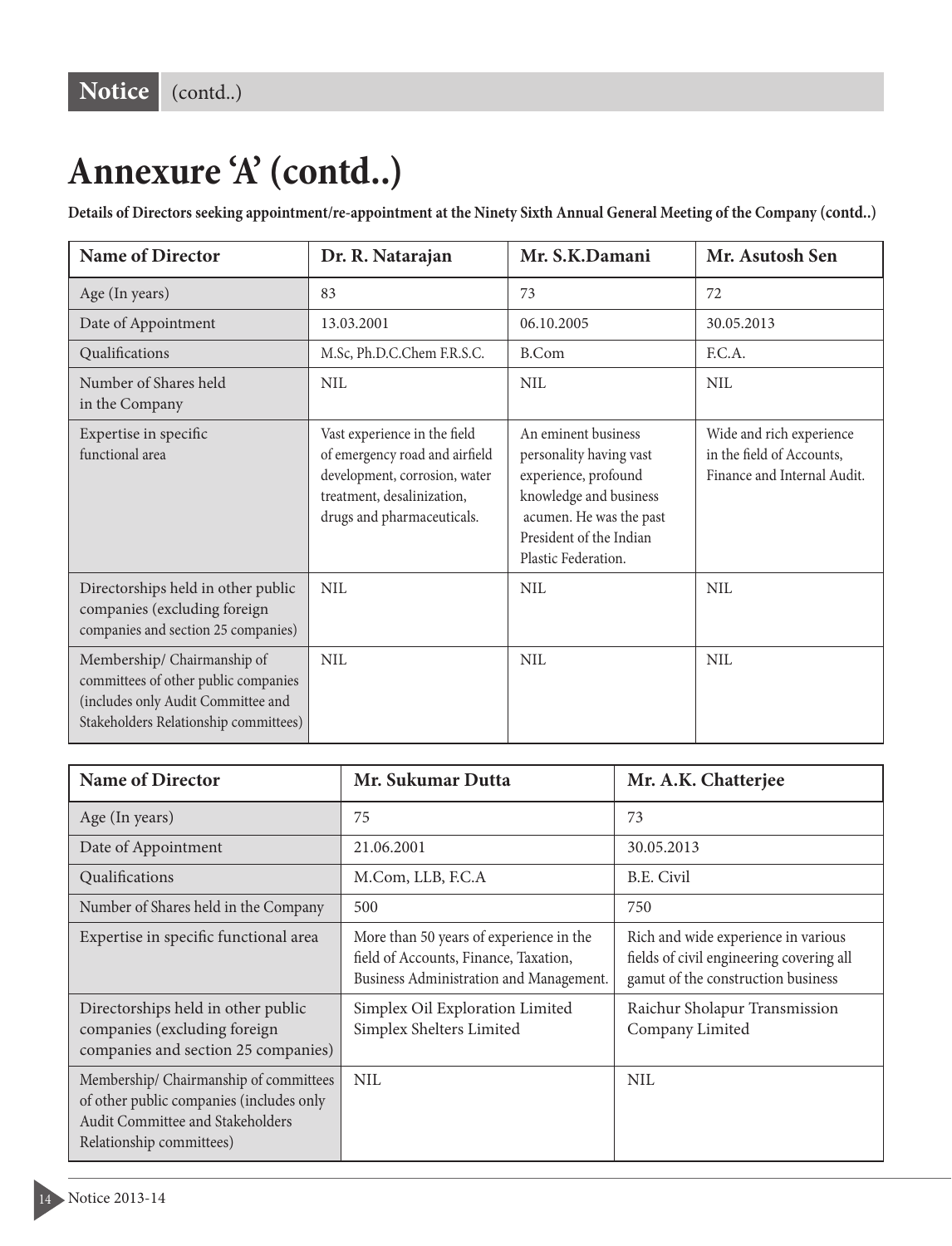

#### **Simplex Infrastructures Limited**

Regd Office: "SIMPLEX HOUSE", 27 Shakespeare Sarani, Kolkata - 700 017

| D.P.ID                                      | Folio No.                                                                                                                                                |
|---------------------------------------------|----------------------------------------------------------------------------------------------------------------------------------------------------------|
| Client ID                                   | No. of Shares Held                                                                                                                                       |
|                                             | <b>PROXY FORM</b>                                                                                                                                        |
| I/We                                        |                                                                                                                                                          |
|                                             | of ____________________________being a member(s) of Simplex Infrastructures Limited do hereby appoint                                                    |
|                                             | of<br>or failing him/her                                                                                                                                 |
| of                                          | as my/our proxy to attend and vote (on a poll) for me/us on                                                                                              |
|                                             | my/our behalf at the Ninety Sixth Annual General Meeting of the Company to be held at Gyan Manch, 11, Pretoria                                           |
|                                             | Street, Kolkata - 700 071 on Thursday, 4th September, 2014 at 10.30 a.m. and at any adjournment/s thereof.                                               |
|                                             | Affix                                                                                                                                                    |
|                                             | Revenue                                                                                                                                                  |
| Signed this __________ day of ________ 2014 | <b>Stamp</b>                                                                                                                                             |
|                                             | (Signature of the shareholder)<br>Note: The proxy in order to be valid must be deposited with the Company at its Registered Office duly completed in all |
|                                             | respects not less than forty-eight hours before the time fixed for holding the above meeting.                                                            |
|                                             |                                                                                                                                                          |
|                                             |                                                                                                                                                          |
|                                             | <b>Simplex Infrastructures Limited</b>                                                                                                                   |
|                                             | Regd Office: "SIMPLEX HOUSE", 27 Shakespeare Sarani, Kolkata - 700 017                                                                                   |

| $\lim_{n \to \infty} \prod_{n=1}^{n}$<br> |  |
|-------------------------------------------|--|

 $\chi$ 

| Folio No.          |  |
|--------------------|--|
| No. of Shares Held |  |

## **ATTENDANCE SLIP**

Ninety Sixth Annual General Meeting - 4th September, 2014

I certify that I am a registered shareholder / proxy for the registered shareholder of the Company.

I hereby record my presence at the Ninety Sixth ANNUAL GENERAL MEETING of the Company at Gyan Manch, 11, Pretoria Street, Kolkata - 700071 on Thursday, 4th September, 2014 at 10.30 a.m.

Member's /Proxy's name in (BLOCK LETTERS) Member's /Proxy's Signature

Note: 1. Please fill this attendance slip and hand it over at the Entrance of the Auditorium.

2.Shareholders are requested to bring their copy of the Annual Report as copies of the report will not be distributed at the Meeting.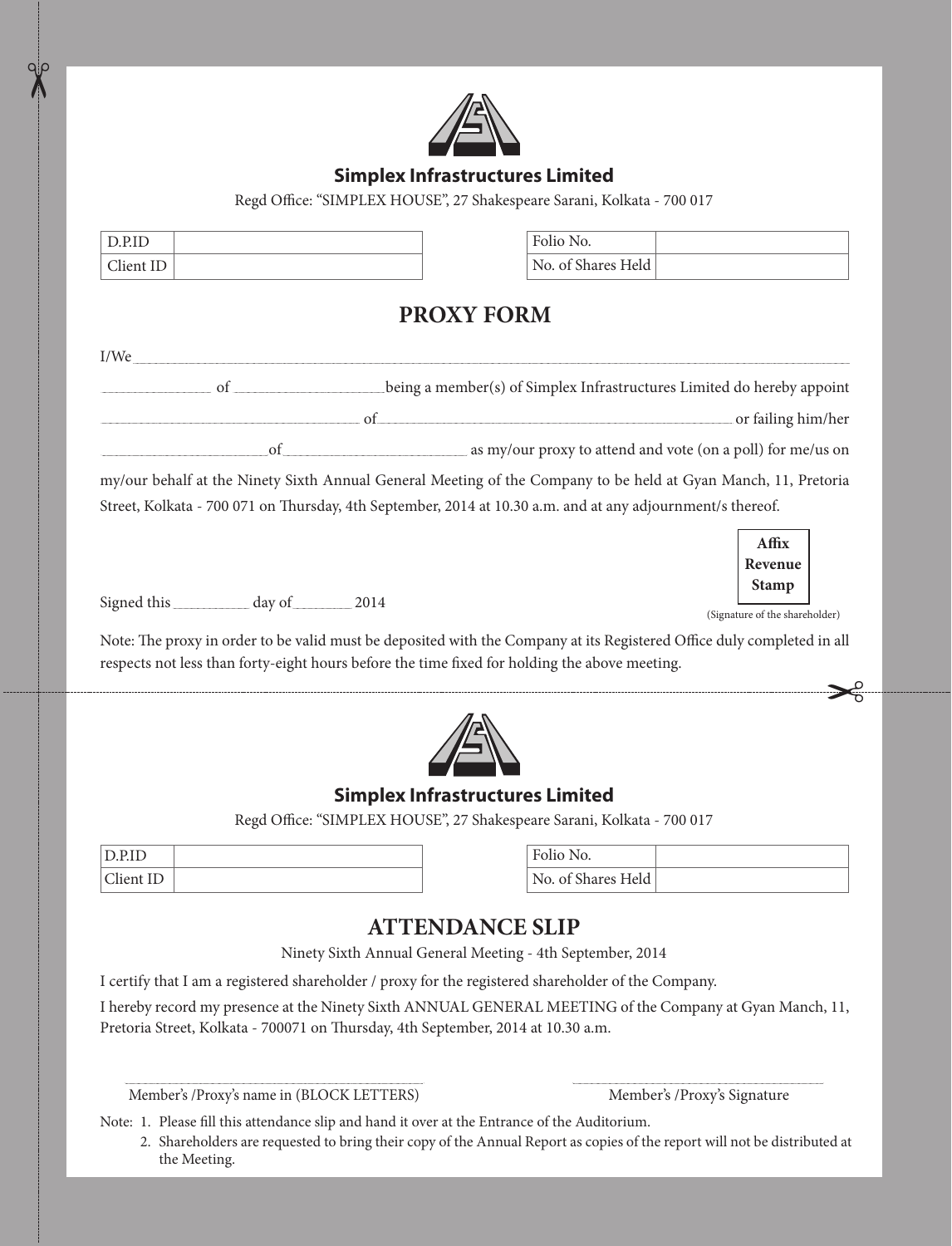| A |  |  |  |  |                           |  |  | SIMPLEX INFRASTRUCTURES LIMITED |  |  |
|---|--|--|--|--|---------------------------|--|--|---------------------------------|--|--|
|   |  |  |  |  |                           |  |  |                                 |  |  |
|   |  |  |  |  | CIN-L45209WB1924PLC004969 |  |  |                                 |  |  |
|   |  |  |  |  |                           |  |  |                                 |  |  |

SIMPLEX INFRASTRUCTURES LIMITED SIMPLEX INFRASTRUCTURE 22 DOMED 924 FLOWD4909 RUCTURES LIMITED SIMPLEX INFRASTRUCTURES LIMITED

SIMPLEX INFRASTRUCTURES **Regd. Office : "SIMPLEX HOUSE", 27, Shakespeare Sarani, Kolkata-700017**EX INFRASTRUCTURES LIMITED SIMPLEX INFRASTRUCTURES LIMITED SIMPLEX**Ph : +91 33 2301-1600, Fax : +91 33 2283-5964**3 LIMITED SIMPLEX INFRASTRUCTURES LIMITED

SIMPLEX INFRASTRUCTU**re-mail : secretarial.legal@simplexinfra.net, Website : www.simplexinfrastructures.com**\_BASTRUCTURES LIMITED<br>SIMPLEY INFRASTRUCTU**RES LIMITED** SIMPLEX INFRASTRUCTURES LIMITED SIMPLEX INFRASTRUCTURES LIMITED SIMPLEX INFRASTRUCTURES LIMITED SIMPLEX INFRASTRUCTURES LIMITED

**BALLOT FORM** RASTRUCTURES LIMITED SIMPLEX INFRASTRUCTURES LIMITED SIMPLEX INFRASTRUCTU**REALLOT FORM** FRASTRUCTURES LIMITED SIMPLEX INFRASTRUCTURES LIMITED **SIMPLEX INFRASTRUCTURES LIMITED** SIMPLEX INFRASTRUCTURES LIMITED SIMPLEX INFRASTRUCTURES LIMITED SIMPLEX INFRASTRUCTURES LIMITED SIMPLEX INFRASTRUCTURES LIMITED SIMPLEX Rame and registered The SIMPLEX INFRASTRUCTURES LIMITED SIMPLEX INFRASTRUCTURES LIMITED SIMPLEX INFRASTRUCTURES LIMITED SIMPLE**Address of the sole/first**\_p simplex infrastructures limited simplex infrastructures limited simplex infrastructures limited SIMPLE**Named Members** LIMITED SIMPLEX INFRASTRUCTURES LIMIT. IN THE SILIFRASTRUCTURES LIMITED SIMPLEX INFRASTRUCTURES LIMITED SIMPLE**(IN BLOCK LETTERS)** MITED SIMPLEX INFRASTRUCTURES LIMITED AT NEX INFRASTRUCTURES LIMITED SIMPLEX INFRASTRUCTURES LIMITED SIMPLEX INFRASTRUCTURES LIMITED SIMPLEX INFRASTRUCTURES LIMITED SIMPLEX INFRASTRUCTURES LIMITED SIMPLEX INFRASTRUCTURES LIM<br>SIMPLEX INFRASTRUCTURES LIMITED SIMPLEX INFRASTRUCTURE TURES LIMITED SIMPLEX INFRASTRUCTURES LIMITED SIMPLEX INFRASTRUCTURES LIMITED SIMPLEX INFRASTRUCTURES LIMITED S SIMPLEX INFRASTRUCTURES LIMITED SIMPLEX INFRASTRUCTURES LIMITED SIMPLEX INFRASTRUCTURES LIMITED SIMPLEX INFRASTRUCTURES LIM<br>SIMPLEX INFRASTRUCTURES LIMITED SIMPLEX INFRASTRUCTURES LIMITED SIMPLEX INFRASTRUCTURES LIM SIMPLEX INFRASTRUCTURES LIMITED SIMPLEX INFRASTRUCTURES LIMITED SIMPLEX INFRASTRUCTURES LIMITED SIMPLEX INFRASTRUCTURES LIMITED S2. PLEName of the Joint holders SIMPLEX INFRASTRUCTURES LIMITED SIMPLEX INFRASTRUCTURES LIMITED SIMPLE**If any (IN BLOCK LETTERS)** MPLEX INFRASTRUCTURES LIMITED SIMPLEX INFRASTRUCTURES LIMITED SIMPLEX INFRASTRUCTURES LIMITED SIMPLEX INFRASTRUCTURES LIMITED SIMPLEX INFRASTRUCTURES LIMITED SIMPLEX INFRASTRUCTURES LIMITED SIMPLEX INFRASTRUCTURES LIMITED SIMPLEX INFRASTRUCTURES LIMITED SIMPLEX INFRASTRUCTURES LIMITED SIMPLEX INFRASTRUCTURES LIMITED SIMPLEX INFRASTRUCTURES LIMITED S. Registered Folio No./ Industructures limited simplex infrastructures limited simplex infrastructures in the simplex infrastructures limited simplex in the structures limited simplex in the structures limited simplex inf SIMPLEX INFRASTRUCTURES LIMITED SIMPLEX INFRASTRUCTURES LIMITED SIMPLEX INFRASTRUCTURES LIMITED SIMPLEX INFRASTRUCTURES LIMITED SIMPLE**RRIDADO & Client ID No.** SIMPLEX INFRASTRUCTURES LIMITED SIMPLEX INFRASTRUCTURES LIMITED SIMPLEX INFRASTRUCTURES LIMITED **Ballot No.**: ASTRUG

SAIPLE**No. Fof shares held** LIMITED SIMPLEX INFRASTRUCTURES LIMITED SIMPLEX INFRASTRUCTURES LIMITED SIMPLEX INFRASTRUCTURES LIMITED

ା/ We hereby exercise my/ our vote in respect of the Ordinary Resolution(s) / Special Resolution(s) as specified in the Notice of Simplex  $\,$  Infrastructures Limited dated May 30, 2014 to be passed through Ballot / Poll for the businesses stated in the said Notice by conveying my / our $\,$  $\mathsf{\small{S}}$ assent or dissent to the said Resolution in the relevant box below: UMITED SIMPLEX INFRASTRUCTURES LIMITED SIMPLEX INFRASTRUCTURES LIMITED

SIMPLEX INFRASTRUCTURES LIMITED SIMPLEX INFRASTRUCTURES LIMITED SIMPLEX INFRASTRUCTURES LIMITED SIMPLEX INFRASTRUCTURES LIMITED

| <b>Resolution</b><br>No.                                      | <b>Resolution Proposed</b>                                                                                                                                                                                                                        | Type of<br><b>Resolution</b><br>(Ordinary/<br>Special) | For | <b>Against</b> |
|---------------------------------------------------------------|---------------------------------------------------------------------------------------------------------------------------------------------------------------------------------------------------------------------------------------------------|--------------------------------------------------------|-----|----------------|
|                                                               | <b>Ordinary Business</b>                                                                                                                                                                                                                          |                                                        |     |                |
| ЕV                                                            | Adoption of Audited Accounts for the financial year ended 31st March, 2014, the balance sheet<br>as at that date and the Reports of the Directors and Auditors thereon.                                                                           | Ordinary                                               |     |                |
| 9X                                                            | Declaration of dividend for the financial year ended 31st March, 2014.                                                                                                                                                                            | Ordinary                                               |     |                |
| PLBX                                                          | Appointment of Mr. Amitabh Das Mundhra, Director who retires by rotation and offers himself for<br>re-appointment.                                                                                                                                | Ordinary                                               |     |                |
|                                                               | Re-appointment of M/s. Price Waterhouse, Chartered Accountants, as Auditors, for a period of<br>three years from the conclusion of this AGM till the conclusion of the 99th AGM and their<br>remuneration for the financial year 2014-15.         | Ordinary                                               |     |                |
| 5                                                             | Re-appointment of M/s. H.S. Bhattacharjee & Co., Chartered Accountants, as Auditors, for a period<br>of five years from the conclusion of this AGM till the conclusion of the 101st AGM and their<br>remuneration for the financial year 2014-15. | Ordinary                                               |     |                |
| <b>Special Business</b>                                       |                                                                                                                                                                                                                                                   |                                                        |     |                |
| 6                                                             | Appointment of Mr. Nripendra Nath Bhattacharyya as Independent Director for a period of five years<br>with effect from the date of this AGM.                                                                                                      | Ordinary                                               |     |                |
|                                                               | Appointment of Mr. Bhaskar Sengupta as Independent Director for a period of five years with effect<br>from the date of this AGM.                                                                                                                  | Ordinary                                               |     |                |
| 8                                                             | Appointment of Dr. Rajagopalan Natarajan as Independent Director for a period of five years with<br>effect from the date of this AGM.                                                                                                             | Ordinary                                               |     |                |
| $\overset{\text{P}}{\text{--}\,}\overset{\text{P}}{\text{9}}$ | Appointment of Mr. Sheo Kishan Damani as Independent Director for a period of five years with<br>effect from the date of this AGM.                                                                                                                | Ordinary                                               |     |                |
| 10                                                            | Appointment of Mr. Asutosh Sen as Independent Director for a period of five years with effect from<br>the date of this AGM                                                                                                                        | Ordinary                                               |     |                |
| PL11X                                                         | Re-appointment of Mr. Sukumar Dutta as a Whole-time Director for a period of three years with<br>effect from Sptember1, 2015.                                                                                                                     | Special                                                |     |                |
| ∍12∖                                                          | Re-appointment of Mr. Amiyo Kumar Chatteriee as a Whole-time Director for a period of three years<br>with effect from May 30, 2015.                                                                                                               | Special                                                |     |                |
| 13                                                            | Approval u/s180(1)(c) of the Companies Act, 2013 for borrowing money upto Rs.5000 crores.                                                                                                                                                         | Special                                                |     |                |
| 14 <sup>2</sup>                                               | Approval u/s180(1)(a) of the Companies Act, 2013 for creating charge/ mortgage on properties of<br>the Company.                                                                                                                                   | Special                                                |     |                |
| 15                                                            | Approval to issue non-convertible debentures for an amount not exceeding Rs.350 crores.                                                                                                                                                           | Special                                                |     |                |
| 16                                                            | Approval to amendment to the Articles of Association for substitution of Article 179 with respect to<br>charging of fees from Members.                                                                                                            | Special                                                |     |                |

| 1250      |      |
|-----------|------|
| ag300     |      |
| á         |      |
| ĕ<br>ŧ    |      |
| arka<br>ž |      |
|           |      |
| ā         | 7/14 |
|           |      |

|              |  |  |  |  |  |  |  |  |  |  | <u>UINE EEA INFRAUNUU MEU EIMITED UINE EEA INFRAUNUU NU EIMITED UINE EEA INFRAUNUU AU EIMITED UINE EEA INFRAUNUU UNEU EIMITED</u>                                                                                                                                         |  |  |  |  |  |  |  |  |  |                                                                                                                                  |
|--------------|--|--|--|--|--|--|--|--|--|--|---------------------------------------------------------------------------------------------------------------------------------------------------------------------------------------------------------------------------------------------------------------------------|--|--|--|--|--|--|--|--|--|----------------------------------------------------------------------------------------------------------------------------------|
|              |  |  |  |  |  |  |  |  |  |  | KIMDER IMFRYKTRITCI I IREKTIMLED KIMPLEY IMERAKTRITCI IRREKTIMLED KIMPLEY IMERAKTRITCI I IREKTIMLED KIMPLEY IMERAKTRITCI I IREKTIMLE<br><u>UINE EEA INFRAUNUU MEU EIMITED UINE EEA INFRAUNUU NU EIMITED UINE EEA INFRAUNUU AU EIMITED UINE EEA INFRAUNUU UNEU EIMITED</u> |  |  |  |  |  |  |  |  |  | AUTO EVIDENTAROLARINEA LUTREN AUTO EVIDENTAROLARINEA LUTREN AUTO EVIDENTAROLARINEA LUTREN AUTO EVIDENTAROLARINEA LUTREN          |
|              |  |  |  |  |  |  |  |  |  |  | CIMPLEY IMERACTELLER FINITED CIMPLEY IMERACTELL'ITTECT IMITED CIMPLEY IMERACTELL'ITTECT IMITED CIMPLEY IMERACTELLIPECT IMIT<br><u>UINE EEA INFRAUNUU MEU EIMITED UINE EEA INFRAUNUU VULUU EIMITED UINE EEA INFRAUNUU VULUU EIMITED UINE EEA INFRAUNUU UNEU EIMITED</u>    |  |  |  |  |  |  |  |  |  | AUTO EVIDENTARO DEA LUTRA AURIA AUTO EVIDENTARO DEA LUTRA AUTO EVIDENTARO DE A GERMANIA DI URBA AUTO EN INFATIARUMEA LUTRA LUTRA |
| تنتموها البر |  |  |  |  |  |  |  |  |  |  |                                                                                                                                                                                                                                                                           |  |  |  |  |  |  |  |  |  |                                                                                                                                  |

SI<mark>RIACE</mark> INFRASTRUCTURES LIMITED SIMPLEX INFRASTRUCTURES LIMITED SIMPLEX INFRASTRUCTURES LIMITED SIMPLEX INFRASTRUCTURES LIMITED SIMPLEX INFRASTRUCTURES LIMITED SIMPLEX INFRASTRUCTURES LIMITED SIMPLEX INFRASTR<del>UCTURES LIMITED SIMPLEX INFRASTRUCTURES LIMITE</del>D<br>S**Date** x infrastructures himited simplex infrastructures limited simplex infrastrui**Signatu** S**MALE**X INFRASTRUCTURES LIMITED SIMPLEX INFRASTRUCTURES LIMITED SIMPLEX INFRASTRU**(Signature of Member/ Beneficial Owner** TED

|                                                                             | <b>ELECTRONIC VOTING PARTICULARS</b>       |  |  |  |  |  |  |  |  |  |
|-----------------------------------------------------------------------------|--------------------------------------------|--|--|--|--|--|--|--|--|--|
| <b>EVEN (E-Voting Event Number)</b>                                         | User ID<br>Password                        |  |  |  |  |  |  |  |  |  |
|                                                                             |                                            |  |  |  |  |  |  |  |  |  |
| The e-voting facility will be available during the following voting period: |                                            |  |  |  |  |  |  |  |  |  |
| <b>Commencement of e-voting</b>                                             | End of e-voting                            |  |  |  |  |  |  |  |  |  |
| From 10.00 a.m. (IST) on 29th August, 2014                                  | Up to 6.00 p.m. (IST) on 31st August, 2014 |  |  |  |  |  |  |  |  |  |

SIMPLEX INFRASTRUCTURES LIMITED SIMPLEX INFRASTRUCTURES LIMITED SIMPLEX INFRASTRUCTURES LIMITED SIMPLEX INFRASTRUCTURES LIMITED SThe cut-off date for the purpose of e-voting & Ballot Form-25th July, 2014. RASTRUCTURES LIMITED SIMPLEX INFRASTRUCTURES LIMITED SNOTES : Please read the instructions overleaf before exercising your vote through Ballot FormSIMPLEX INFRASTRUCTURES LIMITED S**NOTES** IR**Please read the instructions overleaf before exercising your vote through Ballot Form**SIMPLEX INFRASTRUCTURES LIMITED<br>SIMPLEX INFRASTRUCTURES LIMITED SIMPLEX INFRASTRUCTURES LIMITED SIMPLEX INFRASTRUCTURES LIMI